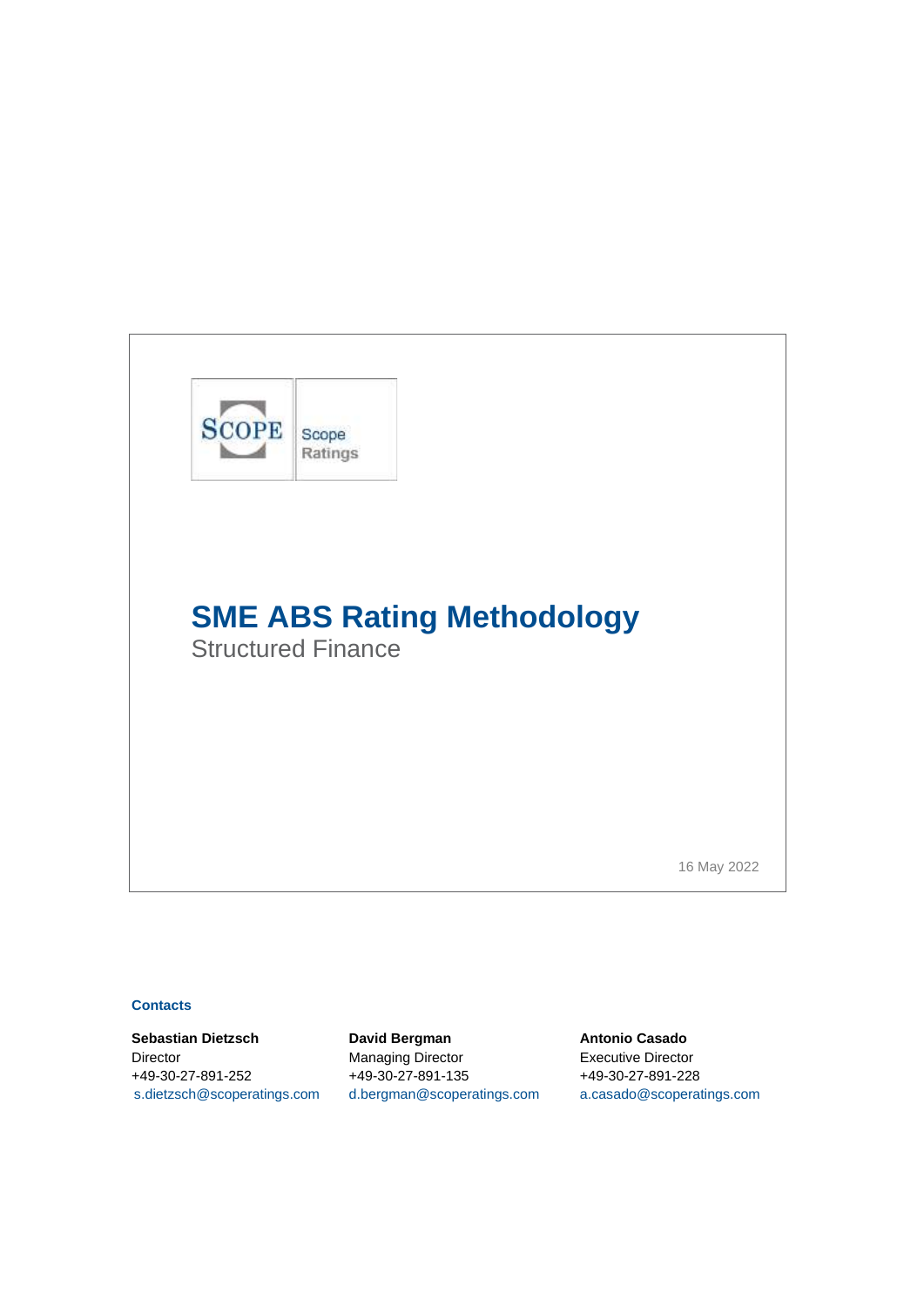

**Structured Finance** 

# **Table of Contents**

| $\mathbf{1}$ .  |  |  |  |
|-----------------|--|--|--|
| 2.              |  |  |  |
| 3.              |  |  |  |
| 4.              |  |  |  |
| 5.              |  |  |  |
| 5.1             |  |  |  |
| 5.2             |  |  |  |
| 6.              |  |  |  |
| 7.              |  |  |  |
| 7.1             |  |  |  |
| 7.2             |  |  |  |
| 7.3             |  |  |  |
| 8.              |  |  |  |
| 8.1             |  |  |  |
| 8.2             |  |  |  |
| 9.              |  |  |  |
| 10 <sub>1</sub> |  |  |  |
| 11.             |  |  |  |
| 12.             |  |  |  |
| 13.             |  |  |  |
| 13.1            |  |  |  |
| 13.2            |  |  |  |
| 13.3            |  |  |  |
| 14.             |  |  |  |
|                 |  |  |  |
|                 |  |  |  |
|                 |  |  |  |
|                 |  |  |  |
|                 |  |  |  |
|                 |  |  |  |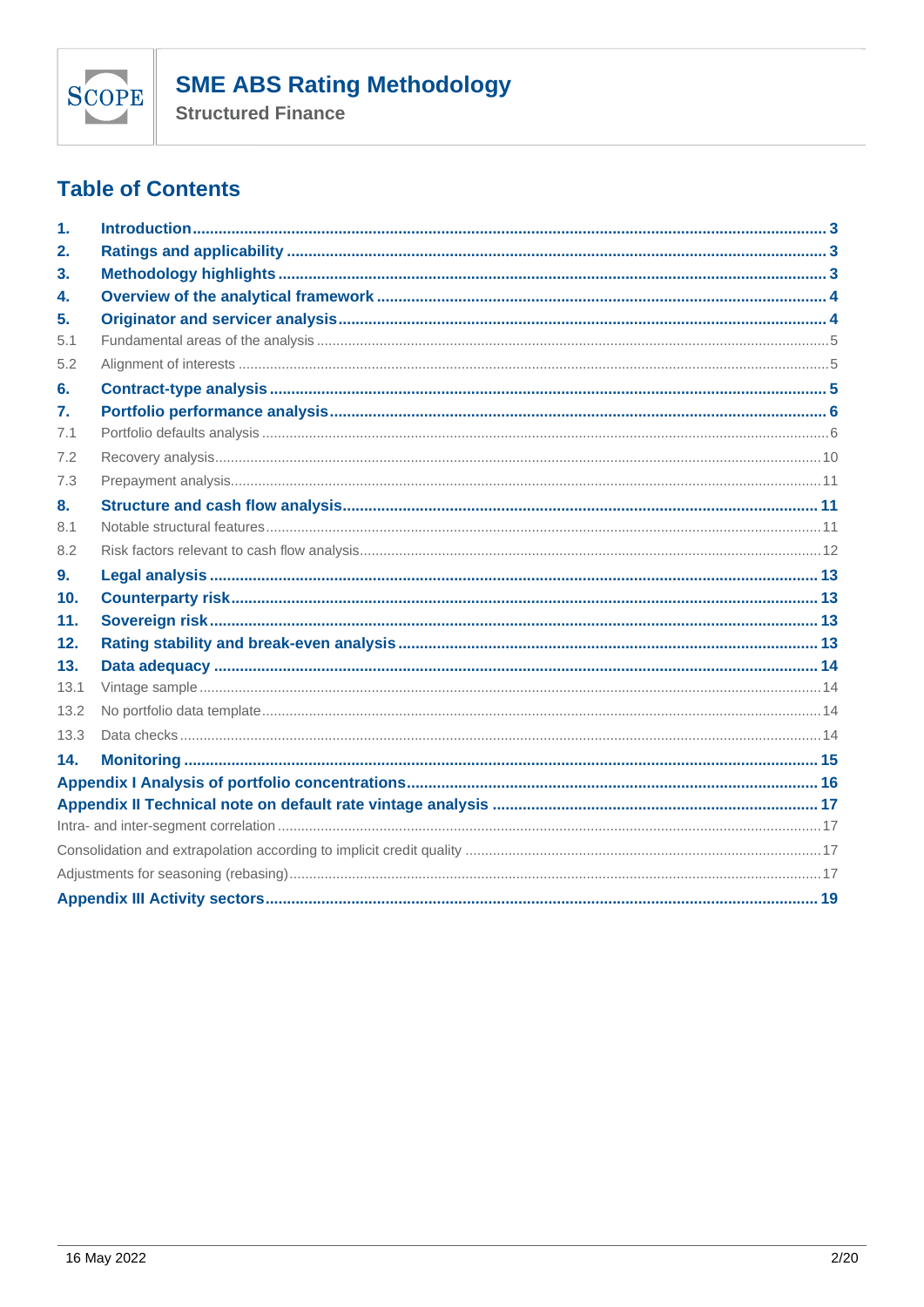

## <span id="page-2-0"></span>**1. Introduction**

The SME ABS Rating Methodology provides the overall framework for the rating of securitisations of SME exposures. The update contains only minor changes. Consequently, no existing SME ABS ratings will be impacted.

Besides editorial updates, the main change concerns the alignment of the general rules for the large obligor analysis (section [7.1.2.1\)](#page-6-0) with those in the [General Structured Finance Rating Methodology](https://www.scoperatings.com/ScopeRatingsApi/api/downloadmethodology?id=8f6dc4fe-71e6-4946-bc27-3e84585c0a38) following its update.

Scales and definitions of ratings and our Idealised Expected Loss Table are available o[n www.scoperatings.com.](http://www.scoperatings.com/)

## <span id="page-2-1"></span>**2. Ratings and applicability**

This methodology applies to securitisations of granular portfolios of credit rights over small and medium-sized enterprises (SMEs), normally as defined by European Commission Recommendation 2003/361/EC. This methodology can also be selectively applied to SME ABS transactions outside Europe when SME definition and institutional framework are similar.

This methodology supplements our [General Structured Finance Rating Methodology](https://www.scoperatings.com/ScopeRatingsApi/api/downloadmethodology?id=8f6dc4fe-71e6-4946-bc27-3e84585c0a38) by providing additional and more specific considerations for the rating of asset-backed securities (ABSs) backed by pools of loans to SMEs. We consider transactions in the scope of this methodology that securitise portfolios of generally more than 50 effective exposures<sup>1</sup>, which are subject to a passive portfolio management approach. Otherwise the CLO Rating Methodology would apply.

We generally see SMEs as sub-investment grade because of they tend to have: i) small size and weak position within their industry; ii) limited diversification in terms of products, geographies, customers and/or suppliers; iii) low efficiency as reflected in modest profitability; iv) a lack of financial sophistication and alternatives; and/or v) key-person risk and the absence of robust corporate governance. We also apply this methodology when larger enterprises are part of granular portfolios, or when medium to large corporates are part of reasonably granular portfolios.

The ratings that we assign to SME ABS instruments reflect the expected loss for an investor on the instrument in the context of the instrument's expected weighted average life (WAL). The expected loss accounts for the time value of money at the rate promised to the investor on the instrument.

## <span id="page-2-2"></span>**3. Methodology highlights**

**Greater analytical differentiation**. We sequentially analyse the originator, the assets, the portfolio, and the structure, including its legal and counterparty framework. We use a fundamental, bottom-up approach to capture the rating impact of different asset, portfolio or structural characteristics in the context of the originator and the relevant jurisdiction; this avoids the application of onesize-fits-all assumptions. Our analytical approach allows for greater rating and transaction differentiation, even when considering transactions by the same originator and in the same country.

**No mechanistic link to sovereign credit quality**. We do not mechanistically limit the maximum rating a securitisation can achieve as a function of the sovereign credit quality of the country in which the assets are located. Instead, we assess convertibility risk and the risk of institutional meltdown in the context of the tenor of each rated instrument. We factor macroeconomics into the ratings but believe that the credit assessment of a sovereign is not an adequate anchor for a rating ceiling, particularly in eurozone countries.

**Counterparty risk accounting for resolution regime**. We apply our understanding of the various bank recovery and resolution regimes. Traditional counterparty risk analysis and rating trigger schemes that acknowledge these regimes provide significant comfort that roles in the transaction, such as account bank or servicer, can be performed by resolvable financial institutions. This would not compromise or limit the highest rating achievable by a securitisation, provided there is adequate structural protection against losses and liquidity shortfalls.

**Originator analysis**. We leverage on the originator's knowledge of its customers. We analyse the originator's market positioning, product portfolio, origination strategy and policies, risk management and monitoring, and recovery functions in order to build a qualitative framework to develop an informed credit view of the assets. We work closely with our entity-specific analysts in order to

<sup>1</sup> Please se[e Appendix I.](#page-15-0)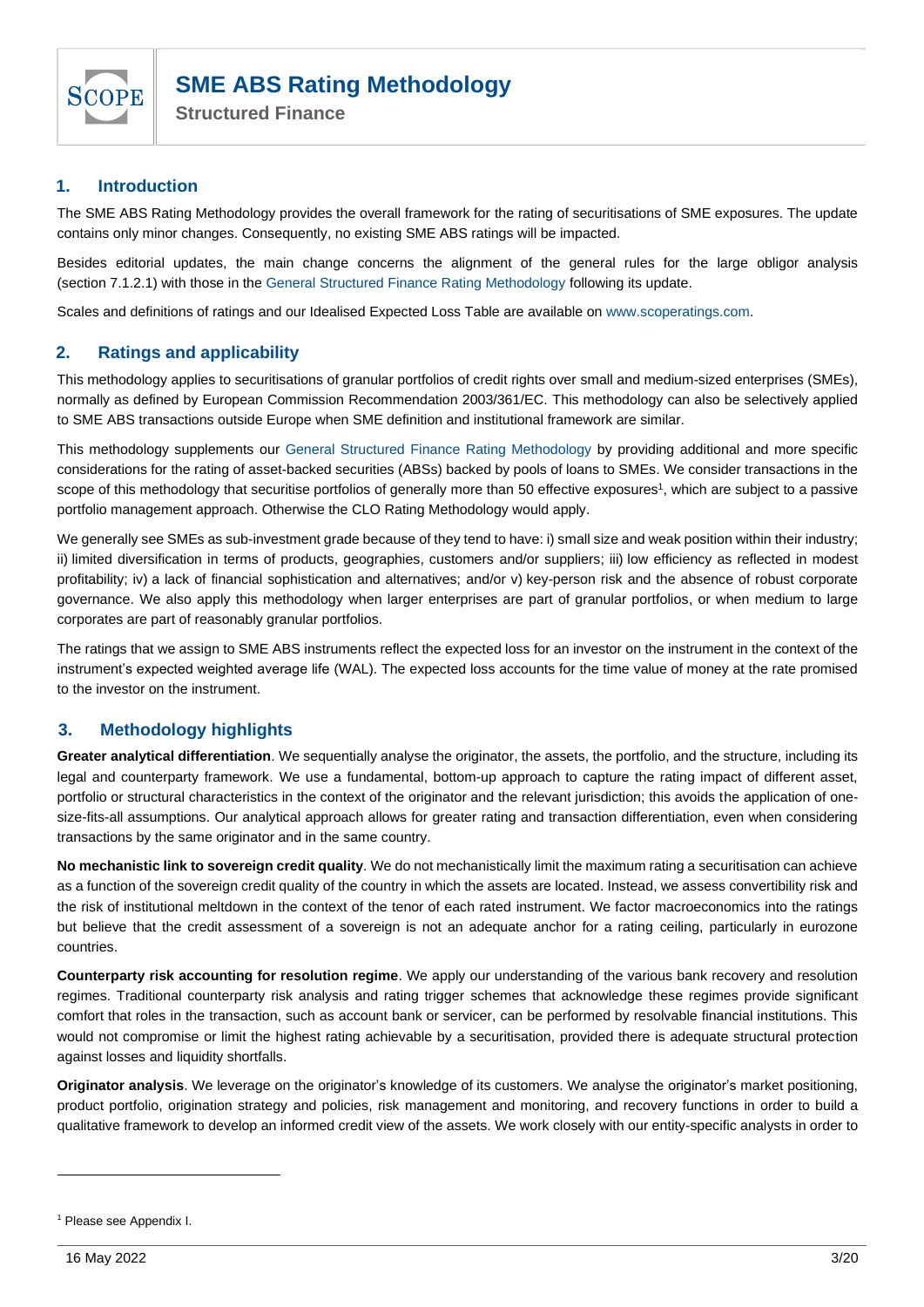

gain an understanding of the originator's business model and its use of securitisation. The entity-specific analysts also provide us with an additional perspective on portfolio default and recovery assumptions.

**Efficient and flexible rating process**. We can work with data in any proprietary template because originators already produce many valuable metrics for the analysis of credit risk in SME portfolios. Our originator analysis is a key part of the rating process; we ensure that it is efficient and focuses on the points relevant to the securitisation.

## <span id="page-3-0"></span>**4. Overview of the analytical framework**

Our analytical framework covers six areas: i) originator analysis; ii) contract-type analysis; iii) portfolio analysis; iv) structure analysis; v) counterparty analysis; and vi) legal analysis. All of these are mutually important since our opinion on each analytical block supports the final rating.

The rating we assign reflects the loss we expect an investor to make on a securitisation note. We project and analyse the cash flow available to meet debt obligations in the structure and incorporate our view on the credit quality of the portfolio of assets. Our opinion is forward-looking and uses findings from the originator and asset-type analyses.

We derive assumptions on the securitised portfolio's default rate, correlation and recovery expectation using data from the issuer as well as market data. If the portfolio is highly granular, we construct its default probability distribution using an inverse Gaussian distribution; if the portfolio is exposed to significant concentrations, we derive default distribution by modelling individual loan defaults with Monte Carlo simulations using our portfolio model Scope PM<sup>2</sup>.

We integrate the portfolio default distribution using our cash flow model Scope CFM<sup>3</sup> , which implements the cash flow allocation mechanisms of the rated transaction. Besides the contractual



priority of payments, the cash flow model incorporates key assumptions such as asset recovery rates and timing, cure rates, default timing and interest rates. We apply lower asset recovery rate assumptions for higher-rated tranches, i.e. rating-conditional haircuts.

We assess qualitative and quantitative inputs which are material for the analysis of the transaction and then decide on the rating by considering its sensitivity to key analytical assumptions. Quantitative results alone do not dictate the final rating assigned to an instrument because the rating outcome also reflects our qualitative and fundamental credit views of the key risks in an SME ABS transaction.

In this document, we present the six areas we analyse for a new securitisation, ordered in their natural sequence. Counterparty and legal analysis overarch all of the analytical steps and are central to the first four analytical blocks.

## <span id="page-3-1"></span>**5. Originator and servicer analysis**

In this phase of the analysis, we develop an understanding of the originator's strategy, products and processes, which includes an assessment of its portfolio servicing capabilities<sup>4</sup>. The information we receive, typically in the form of a presentation, provides the background to our interpretation of the originated assets' credit performance. This is necessary to identify and quantify the risks

<sup>&</sup>lt;sup>2</sup> See General Structured Finance Rating Methodology Appendix III Technical note on of Scope's portfolio model (Scope PM).

<sup>&</sup>lt;sup>3</sup> See General Structured Finance Rating Methodology Appendix II Technical note on Scope's cash flow model (Scope CFM) implementing the expected loss framework.

<sup>&</sup>lt;sup>4</sup> In SME ABS transaction, the originator and portfolio servicer are often the same entity. If this is not the case, we assess the servicing capability of the entity in charge of the servicing.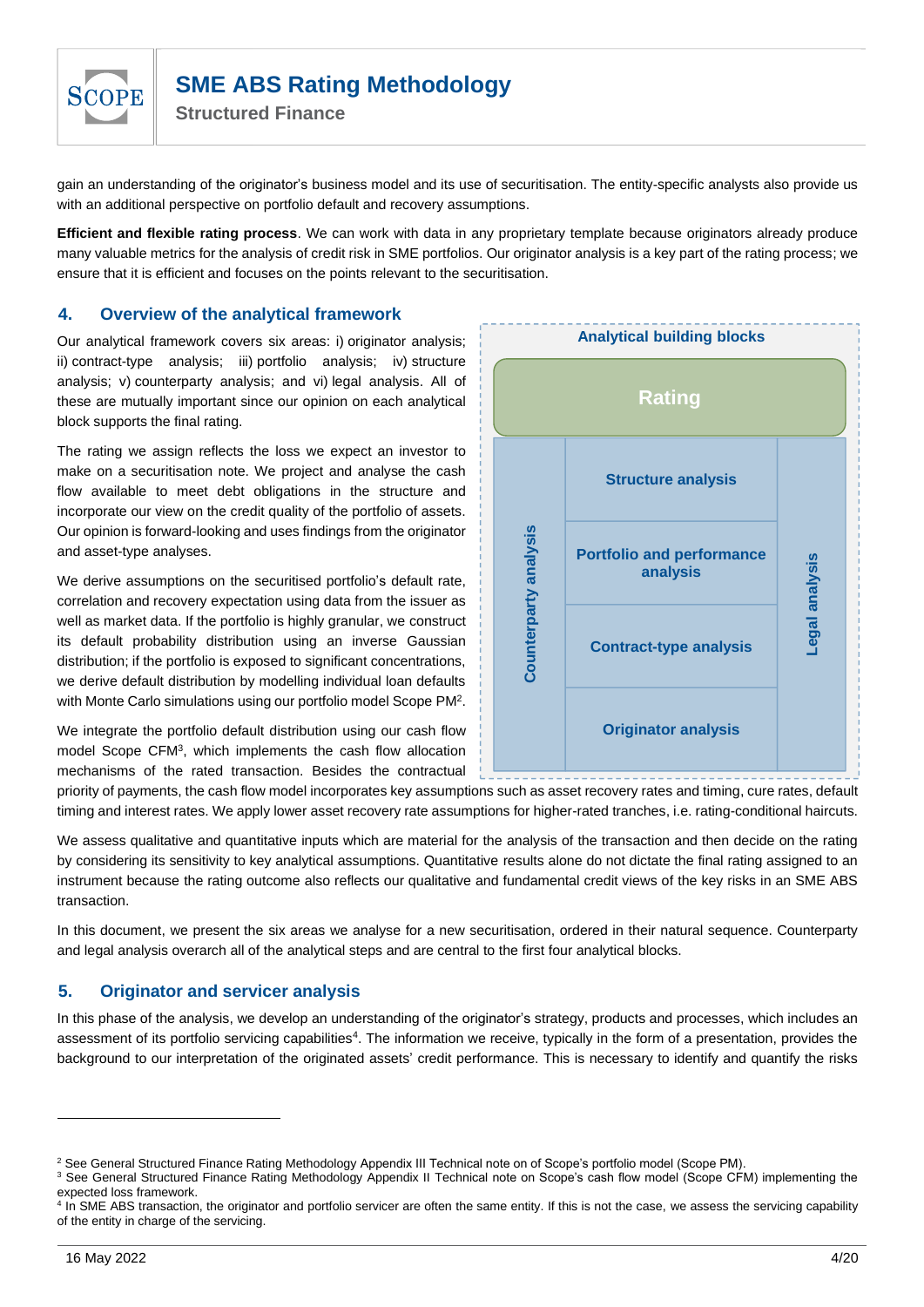

that could affect the securitisation notes. We factor our findings into our base case analytical assumptions, which result from a quantitative analysis of performance data.

#### <span id="page-4-0"></span>**5.1 Fundamental areas of the analysis**

We leverage on the originator's knowledge of its customers. An analysis of the originator's market positioning, product portfolio, origination strategy, risk management and asset monitoring, and recovery functions provides us with the qualitative framework to develop an informed credit view of the assets of each securitisation.

[Figure 1](#page-4-3) shows some of the themes covered in our originator analysis.

<span id="page-4-3"></span>**Figure 1. Classic areas of originator and servicer analysis**

| <b>Theme</b>                               | <b>Objective</b>                                                                                                                                                                                                                                                                           |
|--------------------------------------------|--------------------------------------------------------------------------------------------------------------------------------------------------------------------------------------------------------------------------------------------------------------------------------------------|
| Market positioning and<br>strategy         | Understand the stability of strategy over time: whether products and obligor segments have been time-<br>tested, and the originator's general risk appetite                                                                                                                                |
| Staff, systems and processes               | Develop a view of the originator's operational competence, capacity, and expertise in managing assets<br>relevant to the transaction                                                                                                                                                       |
| <b>Underwriting standards</b>              | Understand whether the originator adheres to best practice on the market with respect to internal controls,<br>data, documentation and processes, and, principally, the risk function's degree of independence                                                                             |
| <b>Origination performance</b>             | Rank the credit performance of the originated assets compared to the credit performance of market peers                                                                                                                                                                                    |
| <b>Monitoring and recovery</b><br>strategy | Understand whether the monitoring and recovery processes are oriented towards preserving the<br>relationship with the obligor (thus allowing for forbearance) or towards the early solution of problems<br>affecting asset credit performance (pre-NPL management and recovery management) |
| <b>Risk models</b>                         | Understand the rating models used by the originator in order to incorporate the originator's information into<br>our analysis, e.g. internal ratings, scores, probabilities of default, compensation for possible forbearance                                                              |

For our analysis, we clarify the information provided by the originator in order to understand the differentiating factors affecting credit performance. We consider operational reviews to be a very useful tool for researching the points relevant to the securitisation. The relevant analytical teams at Scope and other public sources provide the bulk of the high-level information on the originator required for our analysis.

#### <span id="page-4-1"></span>**5.2 Alignment of interests**

During the originator analysis, we also review the economic incentives within the structure. It is important to know whether or not the originator has enough 'skin in the game' in order to develop a well-informed, forward-looking view of its expected performance and the quality of its underwriting. Similarly, the manager's and the servicer's incentives are also important. We analyse how and to what extent the interests of the originator, the manager, and the servicer are aligned with those of the investors in the transaction.

This analysis focuses on interest alignment elements beyond the regulatory required risk retention.

## <span id="page-4-2"></span>**6. Contract-type analysis**

Contract-type analysis focuses on understanding the characteristics of the credit contracts that have been or will be transferred to the transaction portfolio in the context of the originator's positioning strategy. This is because risks associated with the same product type can vary, depending on the originator's expertise. An originator's expertise allows it to operate with more complex or riskier products, and to manage their performance according to its appetite for risk. Conversely, even simple products could pose challenges for inexperienced originators, for example, they might not anticipate the possibility of sudden shifts in default trends or the need for specialised recovery agents in times of stress.

The product types and their features directly affect the characteristics of credit risk in the transaction portfolio. Credit losses could be very sensitive to the servicer's monitoring processes where recovery prospects after an obligor default are very slight. On the other hand, in the case of mortgage loans, credit losses could depend considerably on the assessment of the value of the collateral.

The analysis of product types also allows us to identify risks from obligor defaults besides credit losses. We analyse set-off risk if there are direct exposures, such as customer deposits, which can be set off against securitised credit rights. Losses from such set-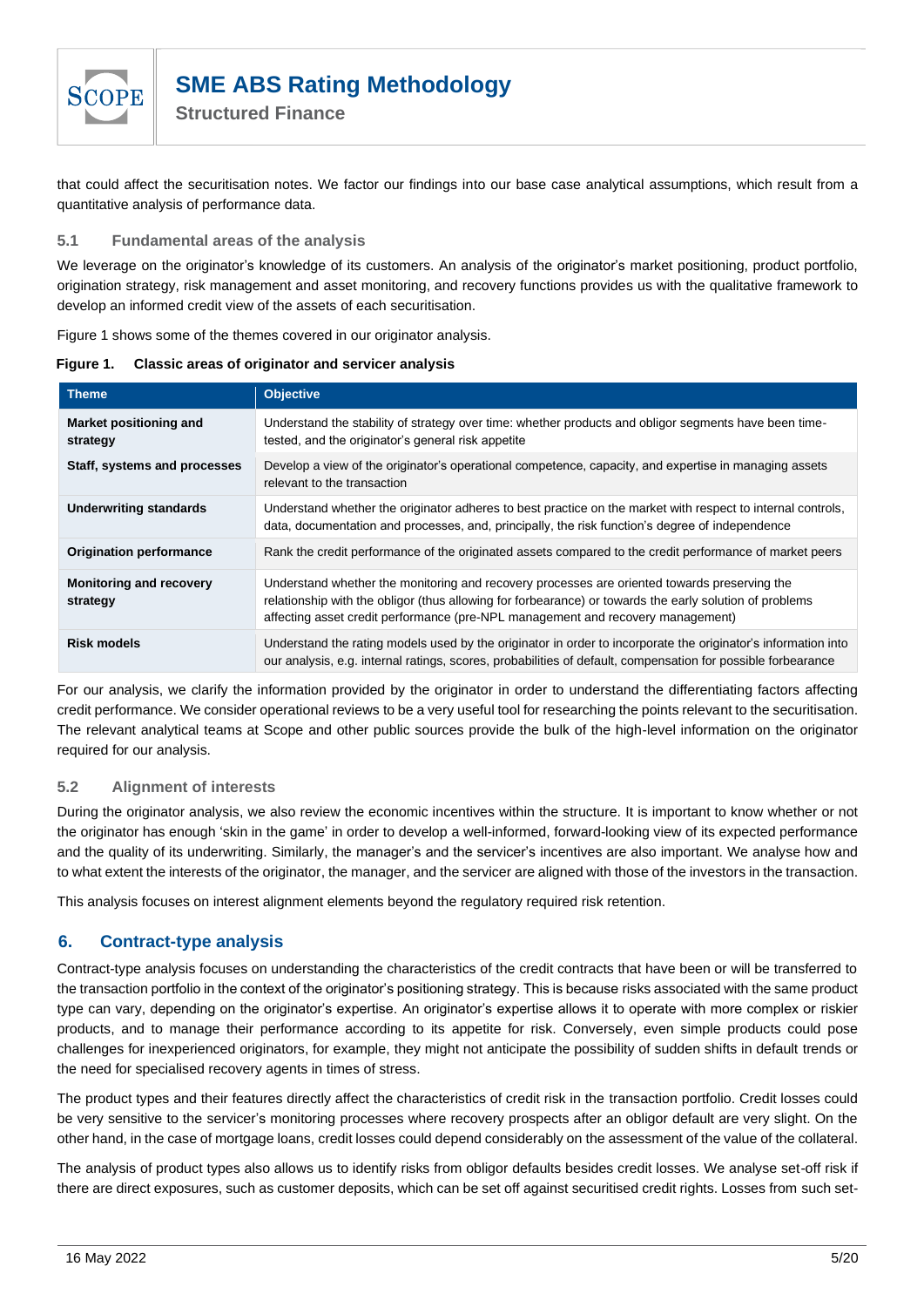

**Structured Finance**

offs can also be material for product types like purpose-specific loans, for example, if these result from indirect exposures to linked insurance contracts.

Regarding the securitised products, we pay close attention to: i) the amortisation profile; ii) maturity and prepayment options; iii) interest-related characteristics (i.e. interest rate type, payment frequency); iv) the type and value of the security; v) the relation to specific obligor groups; vi) the relation to possible linked contracts; vii) the origination channel; and viii) any characteristic obligor behaviour with respect to a particular product type.

We develop a view on the long-term average performance of the transaction's most relevant product types, as well as of forwardlooking performance over the same period as the transaction's WAL. For this purpose, we use information from the originator, as well as other public data such as macro series, e.g. delinquency, GDP or unemployment.

Appendix VI "Legal considerations in structured finance" in the General Structured Finance Rating Methodology provides further details regarding the contract-type analysis.

## <span id="page-5-0"></span>**7. Portfolio performance analysis**

## <span id="page-5-1"></span>**7.1 Portfolio defaults analysis**

The portfolio default analysis produces a probability distribution of portfolio defaults, which we use to analyse asset portfolio cash flows in the structure and to calculate each tranche's expected loss and expected WAL. Section 5.1.2 of the [General Structured](https://www.scoperatings.com/ScopeRatingsApi/api/downloadmethodology?id=8f6dc4fe-71e6-4946-bc27-3e84585c0a38)  [Finance Rating Methodology](https://www.scoperatings.com/ScopeRatingsApi/api/downloadmethodology?id=8f6dc4fe-71e6-4946-bc27-3e84585c0a38) generally outlines the two approaches that we apply to establish this probability distribution, depending on the portfolio's granularity, which can be either **non-granular** or **highly granular**.

#### **7.1.1 Default analysis using the highly granular approach**

We apply the **highly granular** – parametric – approach and use an idealised portfolio-default distribution if the effective number of obligors is higher than 500 (see [Appendix I\)](#page-15-0) and there are no significant single asset, obligor or industry concentrations. With this approach, we typically assume an inverse Gaussian distribution<sup>5</sup> of defaults for granular portfolios with deal-specific modelling parameters. To derive the default-distribution inputs, we use historical data, ideally in the form of default vintage data from the originator.

The inverse Gaussian probability distribution is a good proxy of the probability distribution of defaults for granular portfolios. The inverse Gaussian distribution is also simple because it is fully characterised by its mean and coefficient of variation. The coefficient of variation is the standard deviation divided by the mean, i.e. it is a normalised standard deviation. The shape parameter of the inverse Gaussian distribution can be expressed as  $\lambda = \mu / C_0 V^2$ .

We choose the mean and the coefficient of variation of portfolio default rates which are specific to the transaction's portfolio of assets, taking all of the information available to us into consideration. The mean default rate reflects the expected performance of the portfolio of assets for the life of the transaction given the economic environment. For example, reflective of our forward-looking approach, we complement recent historical performance with other qualitative considerations if justified by macroeconomic growth prospects or the possibility of a recession.

We also adjust these assumptions to incorporate additional information provided by the originator, such as internal risk measures, as well as our forward-looking view, which considers aspects specific to the origination or product, as well as macro- and microeconomic conditions. The interpretation of default vintage data in the context of findings from our originator analysis and adjustments to address special risks in the portfolio is critical when using this approach. For example, certain product types might involve refinancing risk (in the case of credit lines), which would require adjustments to the mean default rate and the coefficient of variation.

In addition, we consider adjustments to the base case default rate if the product mix of the transaction's portfolio deviates from the originator's asset book that underlies the performance data.

<sup>&</sup>lt;sup>5</sup> We also use other probability distributions in rare instances if we believe we need to account for higher tail risk, which requires a distribution with more probability mass in the distribution tails. This would be clearly communicated and justified in the rating publication.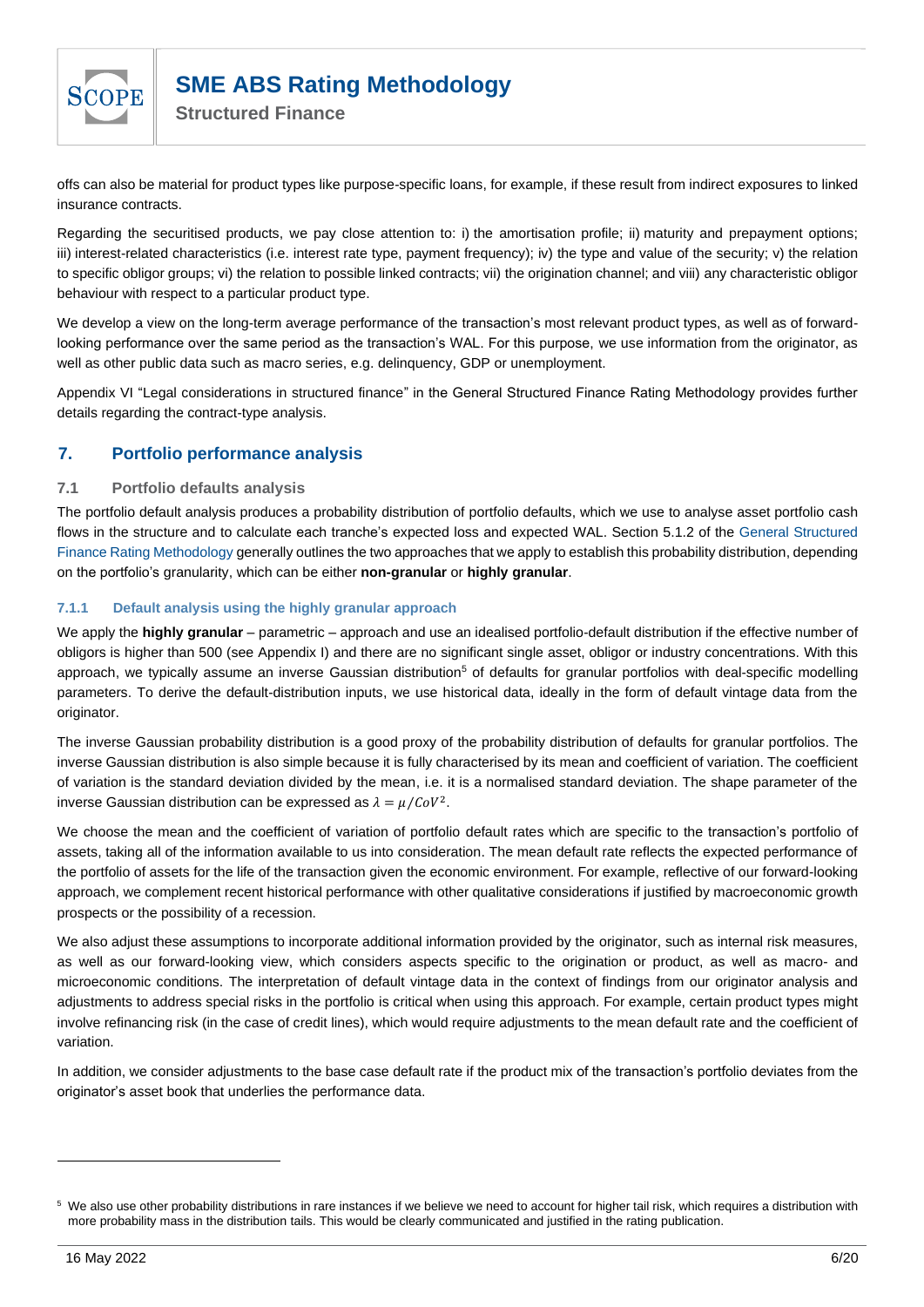

**Structured Finance**

If the portfolio includes assets with heterogeneous credit characteristics, we can split the portfolio into homogeneous segments with similar default or recovery characteristics in order to make our analysis more accurate. We apply the highly granular approach to portfolio segments if these are also granular, or if these are immaterial in the context of the total portfolio. We derive a mean default rate and a default rate coefficient of variation assumption for each segment. They are then combined by assuming that the portfolio segments are perfectly correlated.

Portfolio default rate assumptions take the effect of seasoning into account and thus do not represent the full lifetime of securitised products. Rather, these assumptions correspond to the marginal life-to-maturity that is left from the portfolio's seasoning point.

See [Appendix II](#page-16-0) for details on how we perform a vintage analysis for rating securitisations of granular portfolios. Please refer to our ['Data adequacy'](#page-13-0) section for considerations regarding the quality of vintage data.

#### **7.1.2 Default analysis using the non-granular approach**

We prefer a **non-granular** analysis to derive the portfolio's default rate probability distribution if the portfolio is exposed to obligor or industry concentrations. The **non-granular** approach naturally addresses the portfolio's obligor and asset concentrations as well as its amortisation characteristics. Our obligor-specific default assumptions generally reflect a through-the-cycle view.

With the **non-granular** approach, we typically use asset-specific modelling assumptions to create the portfolio default distribution. We simulate loan-level defaults using our portfolio model, a multi-factor, single-step Monte Carlo default-simulation engine within a Gaussian copula correlation framework. This non-parametric approach generally uses obligor-specific data, depending on the information available. The [General Structured Finance Rating Methodology](https://www.scopegroup.com/ScopeGroupApi/api/methodology?id=8f6dc4fe-71e6-4946-bc27-3e84585c0a38) Appendix III provides further details regarding our portfolio model Scope PM.

#### <span id="page-6-0"></span>**7.1.2.1 Obligor-specific assumptions for the non-granular approach**

The **non-granular** approach allows us to capture obligor-specific default assumptions when available. Using this approach, we derive our portfolio modelling assumptions by leveraging on probabilities of default or internal ratings/scores assigned by the originator. We complement this information with the default frequencies observed by the originator when back-testing its internal rating systems, as well as with static, i.e. vintage, or dynamic delinquency data representing the assets in the portfolio.

We also assess the credit risk of large individual exposures above a certain threshold. This is because the largest exposures in an SME ABS portfolio, i.e. top obligors, pose significant idiosyncratic risks that would not be averaged out in our overall portfolio analysis. Large exposures also present the risk that actual recovery rates can deviate from statistically derived assumptions, particularly for obligors with low credit quality. This could be the result of idiosyncratic factors affecting the obligor or, in the case of mortgages, the security's conditions and characteristics.

Our method to analyse large obligors is detailed in section 5.1.4 of the [General Structured Finance Rating Methodology.](https://www.scopegroup.com/ScopeGroupApi/api/methodology?id=8f6dc4fe-71e6-4946-bc27-3e84585c0a38) This section outlines the concentration thresholds considered when we decide on which approach we use to assess the risk of large obligors in SME ABS transactions. Additionally, [Figure 2](#page-6-1) highlights the adjustments which we consider when stressing the risk of large obligors in non-granular SME ABS transactions.

#### <span id="page-6-1"></span>**Figure 2. Top obligor stress applicable to the non-granular approach**

| <b>Element</b>                               | <b>Value</b>                                                  |
|----------------------------------------------|---------------------------------------------------------------|
| Top obligor concentration range              | Top five obligors and each loan above 5% of portfolio balance |
| Correlation add-on among top obligors        | 20 <sub>pp</sub>                                              |
| Haircut to rating-conditional recovery rates | 10%                                                           |

The adjustment for obligor concentration addresses the risk that top obligors default with a higher correlation. We incorporate in our analysis any fundamental information from the originator regarding top obligors, from their internal rating and monitoring status to financial information.

We also apply the top obligor stresses to the five largest exposures in a portfolio, irrespective of whether or not each is above the 5% threshold.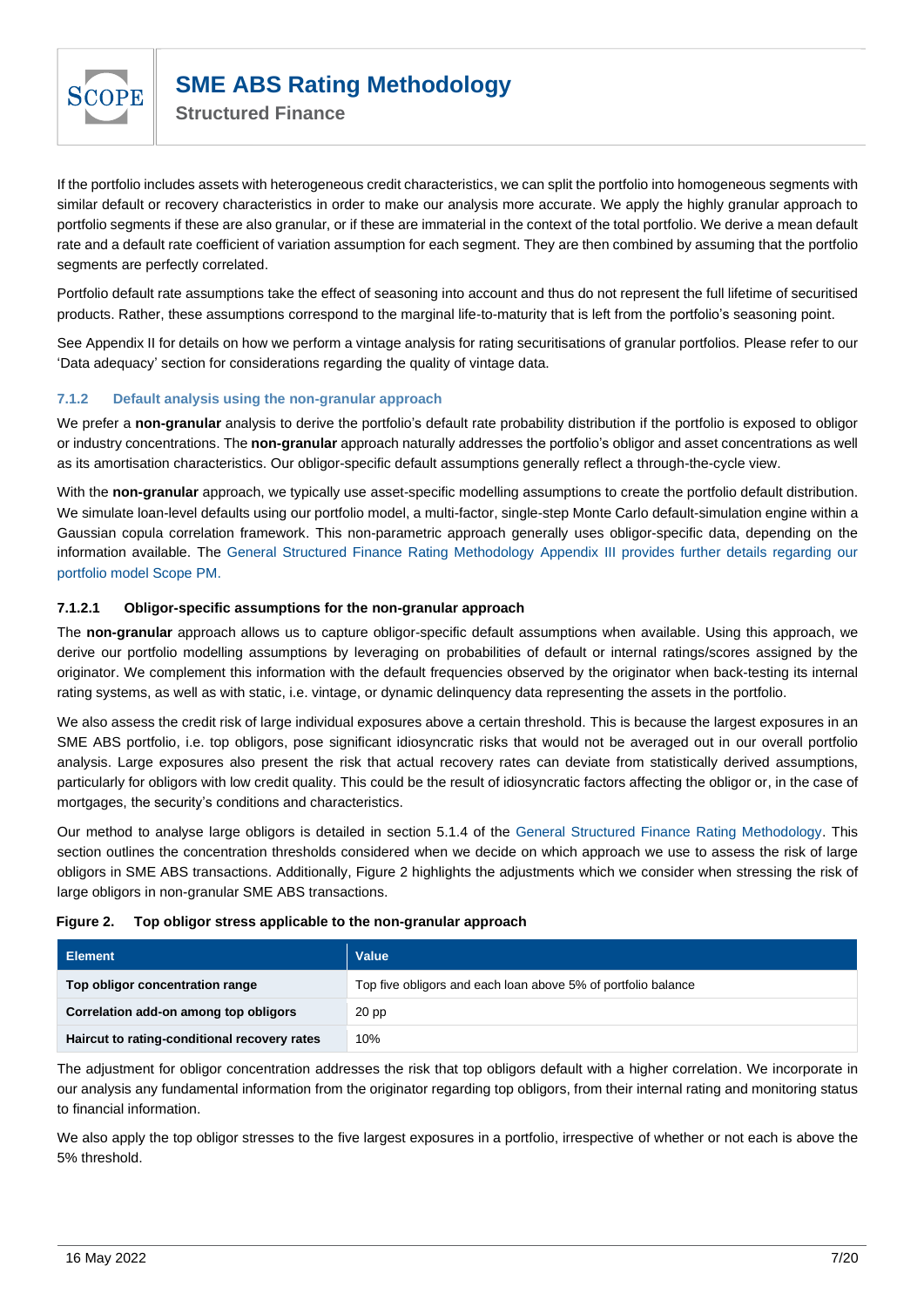

Obligor concentration adjustments have a negligible effect on portfolios with low obligor concentrations; the impact becomes notable as obligor concentration increases and as the quality of large obligors deteriorates. We address mild obligor concentration in accordance with the highly granular approach. In such instances, we address the risk of a higher correlation from obligor concentration by stressing the coefficient of variation used to build the inverse Gaussian distribution of portfolio defaults.

### **7.1.2.2 Analysis of originator's internal rating models/systems**

Our analysis can incorporate obligor-specific probabilities of default. We analyse the originator's internal rating systems and extract information about the obligor's relative credit quality and probability of default. This process often involves a mapping of the originator's internal rating categories or an adjustment of its internally assigned probabilities of default.

First, we analyse the originator's rating/scoring systems so as to understand their output. We then decide on adjustments needed to transform the originator's probabilities of default so that they represent our view of the specific asset portfolio. We use either the result of the vintage analysis or observed default frequencies to back-test the data from the originator's rating models. Our analysis requires a review of the rating models' discriminatory power, which we expect to be satisfactory for banks operating under the advanced IRB approach. Back-testing data showing the observed default frequencies and rating migration for the originator's different rating categories provides the best information for understanding the internal rating scale. The discriminatory power of the model also allows us to decide on the reliability of the originator's extreme rating categories for which the statistical significance may be weaker, i.e. very high and very low rating categories.

Rating systems can have very different objectives which determine the level and meaning of default probabilities. This is irrespective of the high degree of convergence among European banks' rating systems, resulting from common regulatory frameworks. For example, some originators use 'management' probabilities of default to adjust underwriting or pricing to the bank's current risk appetite; whereas other originators aim to produce through-the-cycle indicators of the obligor's propensity to default.

#### **7.1.2.3 Correlation framework**

We assume asset-value, pair-wise correlation levels, typically ranging from 5% to 30% for non-granular portfolios. We deviate from this range in order to capture correlation specificities of asset portfolios. The framework includes several correlation factors, including global; country and/or regional; industry; and obligor-idiosyncratic factors. Group dependencies increase portfolio correlation because they synchronise the defaults of obligors for which a corporate group or economic relationship exists. We also apply a stress to the pair-wise correlation of the largest obligors as in [Figure 2.](#page-6-1)

The asset correlation observed for SMEs in Europe is lower than the correlation for larger corporates<sup>6</sup>.

#### **7.1.3 Other considerations regarding default analysis**

#### **7.1.3.1 Transaction default definition and cure rates**

We perform a default rate analysis based on the transaction's default definition, generally ranging from 90 to 360 days past due. If available, we also analyse roll rates from early arrears to default, which provide an early warning of deteriorating performance.

If the default definition in a transaction does not match that of the vintage data provided for the analysis, we may quantify cure rates. Cure rates indicate the recovery from obligors that become performing again and have not rolled into a default according to the transaction documents. Cured delinquency positions repay all due and payable interest and principal, becoming current.

Our analysis incorporates the impact of cure rates on a portfolio's cash flows. The cure rate assumptions are kept constant for all rating categories. Like defaults, delinquencies impact a transaction's liquidity, as overdue instalments move through the delinquency buckets to ultimately default – or cure.

#### **7.1.3.2 Default timing**

We take the assets' amortisation characteristics into account in our default timing assumptions. We derive default timing from either: i) vintage analysis; ii) the amortisation profile from the portfolio that is compounded with a constant, unconditional default frequency; or iii) the portfolio simulation.

<sup>&</sup>lt;sup>6</sup> The 'EBA Report on SMEs and SME Supporting Factor' provides a comprehensive list of references to research papers on the topic of SME correlation. The [EBA report](https://www.eba.europa.eu/documents/10180/1359456/EBA-Op-2016-04++Report+on+SMEs+and+SME+supporting+factor.pdf) is available on th[e EBA website.](https://www.eba.europa.eu/documents/10180/1359456/EBA-Op-2016-04++Report+on+SMEs+and+SME+supporting+factor.pdf)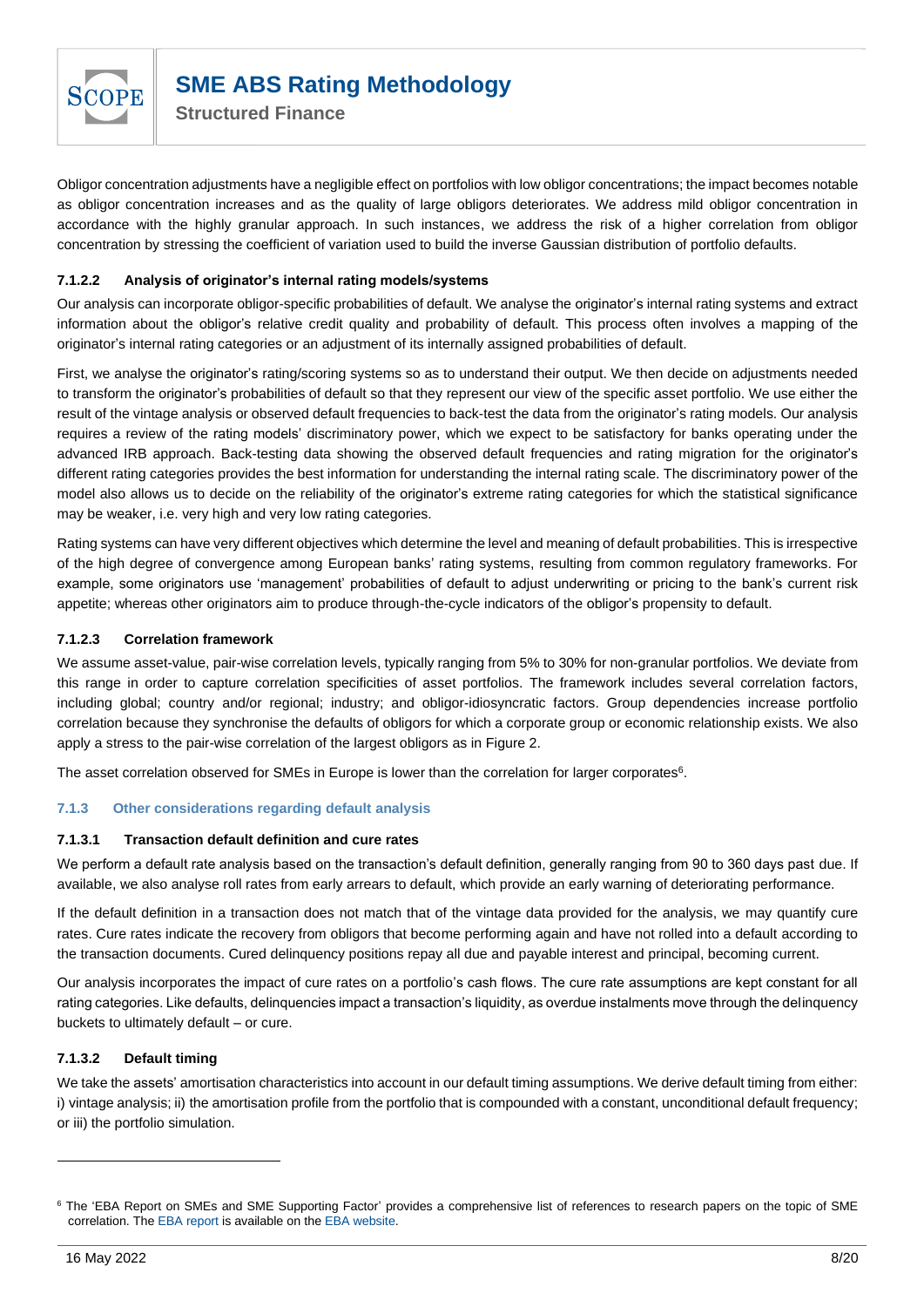

Default timing assumptions cannot be decoupled from the balance of an exposure at risk of default. We do not arbitrarily allocate defaults in the life of the portfolio as this would result in unrealistic default intensities for some periods.

If appropriate, for example if the portfolio contains a significant amount of bullet exposures with concentrations around a given maturity date, we may also apply more front or back-loaded default timings.

#### **7.1.3.3 Point-in-time and long-term default distribution**

The historical default and performance data of the assets provided by the originator should cover a sufficiently long time period spanning an economic cycle for us to use it as the basis for deriving the key assumptions of a single portfolio-default distribution as described above.

In cases where the period covered by originator data is too limited, we either: i) apply different qualitative techniques to adjust the assumptions from which the portfolio default distribution is created; or ii) use two different portfolio default rate distributions incorporating a point-in-time and a long-term credit view, as described below.

The latter option is typically only used in specific cases if the following cumulative factors apply: i) the historical data shows a strong link with the economic cycle e.g. due to stable origination practices in good and bad times7; ii) there have been clear up- and downturns in the economic cycle in recent history; iii) market-wide credit-related data is available, which covers a long-term period without suffering from breaks, changes in definitions or other data inconsistences which impair historic comparability, preferably in vintage format; and iv) the originator's underwriting practices largely conform with market standards, i.e. default levels for the originator are closely linked to market-wide levels. In such cases, we may use two different portfolio-default distributions: i) a pointin-time distribution; and ii) a long-term distribution, reflective of a full credit cycle.

We apply point-in-time and long-term asset-specific modelling assumptions to create the point-in-time and the long-term portfolio default distributions, respectively, using the non-granular approach. In contrast, when using the highly granular approach, we consider the point-in-time and long-term distributions using an inverse Gaussian probability function with different modelling parameters, i.e. different means and different coefficients of variation.

- The **point-in-time distribution** typically reflects expected portfolio defaults based on limited historical data, generally vintage data provided by the originator not covering a full economic cycle.
- The **long-term distribution** reflects portfolio defaults which we expect in a long-term average credit environment, representing our through-the-cycle view. We analyse long-term data series to derive a portfolio's long-term default assumptions. Long-term data series are extrapolated with the support of macroeconomic factors, which closely correlate with the obligors' credit performance. For example, GDP and wage growth or unemployment rates can be used to infer SME default rates over a full economic cycle. The long-term distribution of defaults may differ from recent historical performance. For example, the long-term mean default rate assumption could be higher than any default rate observed in the originator's data if this data does not cover a period of significant stress.

In case applicable, we use the long-term distribution of portfolio defaults to calculate the expected loss, using an average throughthe-cycle performance reference for a AAA<sub>SF</sub> stress and a point-in-time distribution of portfolio defaults for a B<sub>SF</sub> stress. Under all other rating stress scenarios, i.e. from  $BB_{SF}$  to  $AA_{SF}$ , we blend the results obtained from both point-in-time and long-term defaults. As the rating target becomes higher, this blending process assigns more weight to the long-term distribution and less to the pointin-time. This approach can prevent undue volatility for high investment grade ratings over the economic cycle. The stabilisation effect on non-investment grade ratings gradually becomes less noticeable, and B<sub>SF</sub> ratings are driven only by the point in-time distribution.

Point-in-time and long-term default distributions may converge, depending on the length of the data history provided by the originator. We also expect the two curves to broadly converge for jurisdictions in which economic performance has been relatively stable over a long time, such as in Germany. In cases where the long-term default distribution rate is less conservative than the point-in-time rate, we only give partial credit to long-term performance if credit-trend fundamentals are changing and the long-term

<sup>&</sup>lt;sup>7</sup> Originators often apply stricter underwriting criteria in down cycles and laxer ones in good times. Therefore the link between the economic cycle and default rates can be very muted and in some cases even negative, i.e. lower default rates during harsher economic periods or vice versa.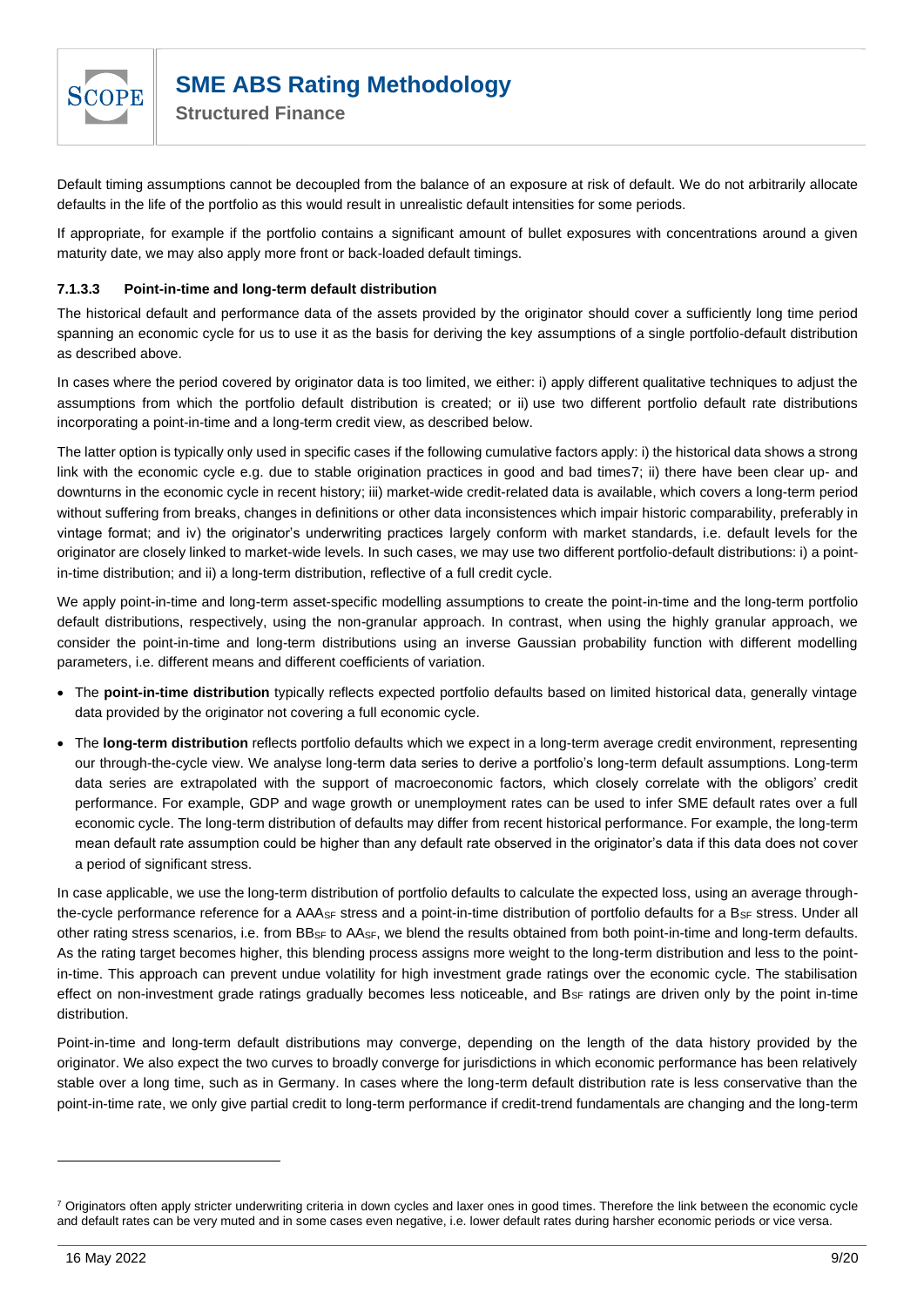

mean should be questioned. For example, a past cycle may become irrelevant if lending standards, product types and legal regimes change significantly or if other fundamental factors, such as the labour market, change structurally.

#### <span id="page-9-0"></span>**7.2 Recovery analysis**

We calculate portfolio recovery rates using two different approaches, which can effectively coexist: i) statistical analysis; or ii) fundamental analysis. The statistical analysis can apply to both secured and unsecured exposures while the fundamental analysis can only be used for secured exposures. We assume fixed recovery rates upon an asset's default and apply a recovery rate stress which increases as a function of the instrument's targeted rating (rating-conditional stress).

#### **7.2.1 Statistical recovery analysis**

We use vintage analysis to derive our recovery assumptions if the recovery vintage data broadly reflects the portfolio's characteristics. This recovery analysis approach is statistical in nature. We also create an idealised recovery term structure by considering the overall level and timing of the recovery.

For example, banks often use different mechanisms to reduce the severity of a default. Some of these mechanisms do not allow a fundamental analysis of a particular security type. However, the effect of these mechanisms is captured well by the recovery vintage data. Data obtained from banks have shown that certain guarantees made by a business owner or a close relative can effectively lower the rate and severity of a default.

#### **7.2.2 Fundamental recovery analysis**

We can calculate the recovery rates for secured assets by analysing the value of the dedicated security. The security value is the stressed value of the underlying collateral or the stressed present value of cash flows that the collateral generates. This analysis considers the distance to a long-run or sustainable price level for the underlying collateral, as well as haircuts resulting from market volatility, fire sales and liquidation costs during a foreclosure process. Market-value decline assumptions are specific to the collateral, its geographic location, and market conditions.

The framework for our fundamental recovery analysis involves: i) estimating the current value of the collateral, typically by indexation<sup>8</sup>; ii) estimating the collateral-type-specific value distance to sustainable values; and iii) haircutting the current value of the security by applying a market value decline and a fire-sale discount.

The recovery rates considered for secured exposures, typically mortgages, under the portfolio-model approach reflect the reduction of the outstanding notional amount of the asset from amortisation. Deleveraging reduces the loan-to-value ratio and increases the recovery rate of back-loaded defaults.<sup>9</sup>

Our General Structured Finance Rating Methodology explains the fundamental recovery framework which we use to estimate the proceeds recovered from enforcing a security. The framework includes the adjustment of the security value to a long-term sustainable value in order to estimate the recovery proceeds under the highest rating stress. AAA<sub>SF</sub> market value declines capture the distance to sustainable values and an additional rating-conditional stress that depends on the volatility of the respective market. Whereas B<sub>SF</sub> market value declines generally reflect our forward-looking view, they still include the effect of a fire-sale discount.

We only use a fundamental recovery analysis if the security represents a first-lien claim or if any prior charge is known and fixed. We do only give limited credit to shared collateral in our fundamental analysis, because it presents conflicts of interest that could result in the adverse enforcement of the security.

A prerequisite of this type of analysis is that the security cannot be challenged legally. We expect to see clear legal opinions regarding any security available to the assets, for example, an opinion with respect to any mortgage guarantees.

#### **7.2.3 Rating-conditional recovery haircuts and limits**

We begin our recovery analysis by deriving a recovery rate assumption. As described above, this is done by analysing historical data, ideally vintage data, and/or for certain secured exposures a fundamental approach may be used.

<sup>&</sup>lt;sup>8</sup> Indexation refers to updating the value of a given security using an index that is highly correlated with the security value. For example, house price indices can be used to update the value of properties that back a mortgage loan.

<sup>&</sup>lt;sup>9</sup> This effect is captured through vintage analysis in the highly granular approach.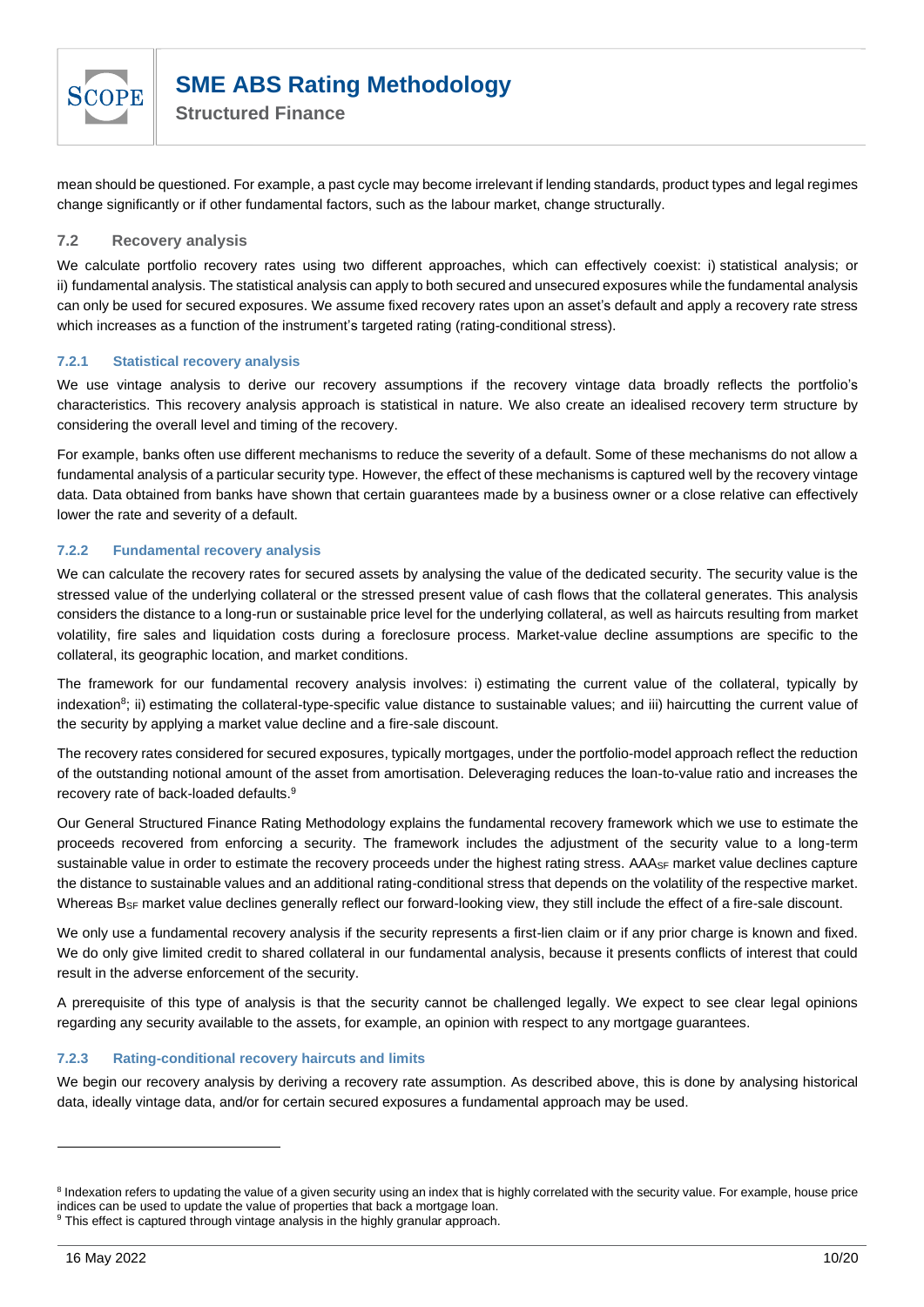

We analyse the expected loss of a rated tranche by applying a recovery rate assumption specific to the transaction and rating level. Recovery rate assumptions are tiered to represent ever-growing stresses as the rating becomes higher. For example, an instrument's expected loss when testing a AAA<sub>SF</sub> rating is derived by applying the highest recovery stress.

We also apply portfolio-level limits to recovery rates which depend on the type of security available to the underlying credit rights in the portfolio. For example, we constrain the recovery rate of a portfolio of mortgages to a maximum of 90% for a target of AAASF.

[Figure 3](#page-10-3) shows the indicative rating-conditional recovery rate stresses which we apply when analysing SME ABS transactions. Haircuts apply to the recovery rates derived from vintage analysis. Limits apply to portfolio-level, weighted-average and secured recovery rates calculated from the value of the underlying mortgaged assets. Haircuts can increase beyond the indication in Figure 3 if we identify significant volatility in the historical recovery performance data.

#### <span id="page-10-3"></span>**Figure 3. Scope's indicative recovery rate haircuts and limits**

| <b>Rating level stress</b>   |    | ВB | <b>BBB</b> |     | AΑ  | <b>AAA</b> |
|------------------------------|----|----|------------|-----|-----|------------|
| Haircut to expected recovery | 0% | 8% | 16%        | 24% | 32% | 40%        |

#### **7.2.4 Recovery timing**

We derive recovery-timing assumptions from the term structure of recoveries observed. The actual recovery pattern depends on the type of asset and the point in the economic cycle.

#### <span id="page-10-0"></span>**7.3 Prepayment analysis**

We consider high and low prepayment scenarios. High prepayment stresses typically cover historical highs. Low prepayment stress is typically a 0% conditional prepayment rate assumption. We apply a different prepayment framework if this is justified by specific asset, and/or macroeconomic concerns, i.e. the risk that interest rates change in the context of a significant fixed-rate exposure.

## <span id="page-10-1"></span>**8. Structure and cash flow analysis**

We apply the default rate distribution derived from our portfolio default analysis in order to examine cash flows in the structure. The analysis determines the cash flows available to an investor in a tranche of the structure when considering a given default rate for the portfolio of assets. The cash flows to the tranche allow us to calculate a specific tranche's loss and its WAL according to the portfolio default rate being considered.

A tranche's expected loss and expected WAL are the probability-weighted averages of a tranche's losses and WALs obtained for all possible portfolio default rates.<sup>10</sup>

We take the main features of the structure into account so as to correctly capture the loss contributed by all portfolio default rate scenarios. We simplify the structure if certain mechanisms become irrelevant for the rating of certain liabilities. For example, subordinated items in a priority of payments are irrelevant if the junior tranche is not rated. Specific structural features benefit some investors but harm others, i.e. depending on tranche subordination, and our analysis aims to capture these differences.

#### <span id="page-10-2"></span>**8.1 Notable structural features**

#### **8.1.1 Replenishing portfolios**

SME ABS structures often feature replenishing or revolving portfolios. These structures introduce additional uncertainty and typically result in life extension and an increased risk exposure compared to the static-portfolio equivalent. We analyse transactions with replenishing portfolios, accounting for the risk that the portfolio can deteriorate and its characteristics change, all within reasonable (feasible) limits. The risk of deviations beyond these limits is covered by the standard stresses applied during our analysis.

Revolving portfolios pose the risk of changes to the portfolio's characteristics, also known as portfolio migration. Portfolio migration – due to changes in market conditions, obligor demand, or origination and underwriting strategy – is typically limited by asset and

<sup>&</sup>lt;sup>10</sup> Please refer to our General Structured Finance Methodology Appendix II: "Technical note on the expected loss framework".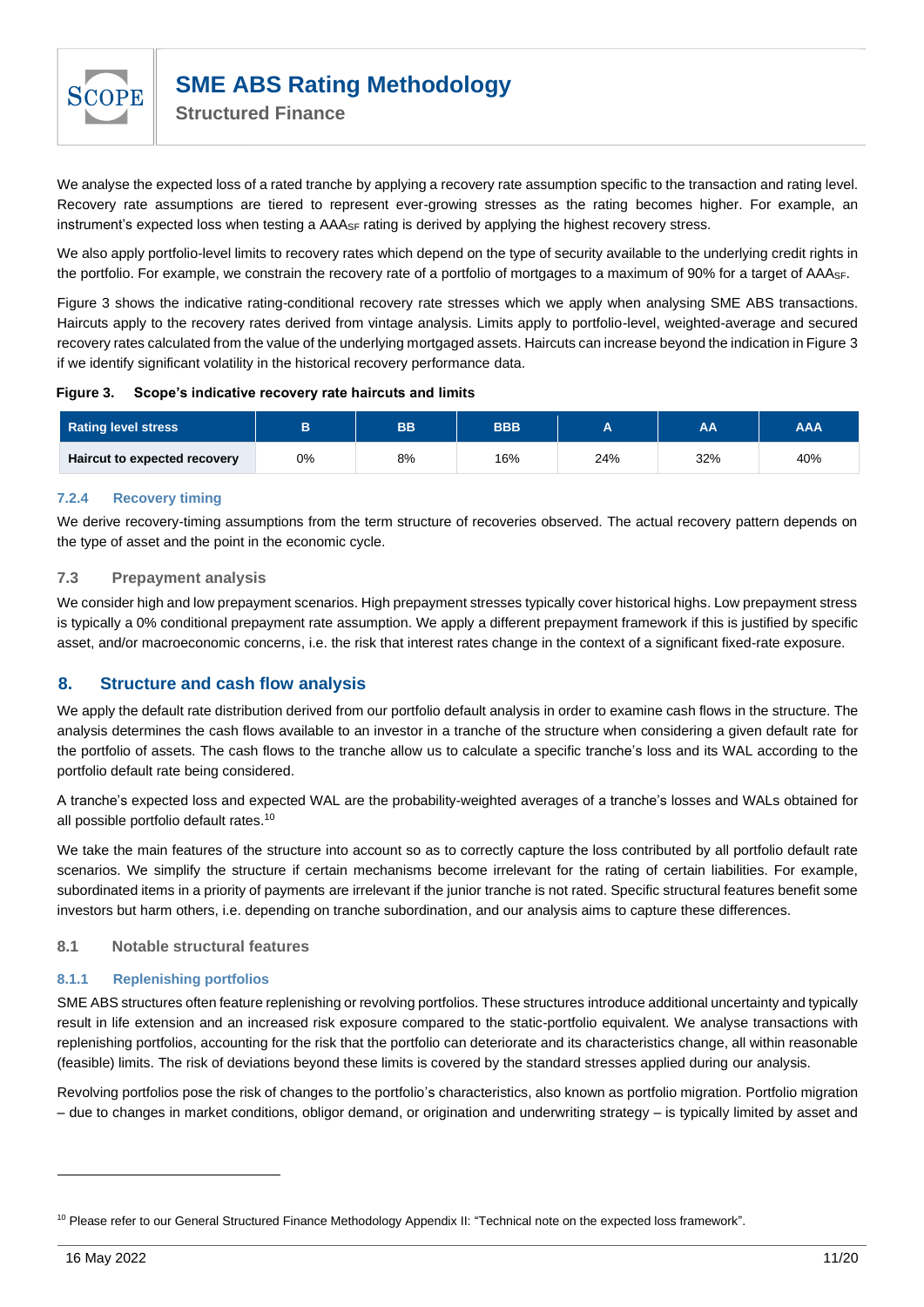

portfolio covenants. We analyse SME ABS portfolios by considering the potential of portfolio migration in the context of the originator's history and strategy, the characteristics of the asset type, as well as asset and portfolio covenants in the structure.

Structures typically feature early amortisation triggers to limit deterioration during the revolving phase. We assume a reasonable level of deterioration in the portfolio's performance within the limits set by early-amortisation triggers. We thus analyse the amortisation phase under the portfolio assumptions resulting from the considered deterioration.

We analyse the amortisation phase of this least-favourable portfolio and benchmark the expected loss on the rated instrument with its expected WAL over the amortisation phase only.

#### **8.1.2 Pro-rata amortisation**

The pro-rata amortisation of a securitisation structure's liabilities releases credit enhancement that is otherwise available to more senior tranches. The release of credit enhancement could leave a senior class exposed to tail concentration risk. We analyse the cash flow mechanics of the structures in order to accurately assess losses resulting from the scenarios allowed by the conditions governing pro-rata amortisation, particularly those that test the minimum level of credit enhancement necessary for pro-rata amortisation, and those that stop pro-rata amortisation to prevent excessive tail risk for senior tranches.

#### **8.1.3 Class A pro-rata amortisation**

Arrangers may use different amortisation speeds for senior tranches depending on whether certain conditions are met. This has the effect of extending the life of a senior tranche, for instance by making it become pari-passu under stress.

Our expected loss framework captures the different risks for senior tranches with different repayment speeds. We do not deem instruments with different expected WALs to be equally risky. Our implementation of the expected loss framework allows us to capture the different risk for senior tranches which are only pari-passu under stress scenarios.

The impact of tranche thickness on the calculation of expected loss is a further reason why conditional pari-passu tranches can have different ratings. This is because senior tranches are seldom split into equally large tranches. Consequently, the loss for the thinnest tranche could be more severe than for the thicker tranche; and the thinnest tranche could thus be assigned a worse rating, even if expected WALs intuitively suggest a different result. This implication is important for investors and makes our ratings more informative.

#### **8.1.4 Early termination options**

We do not take options to terminate a transaction prematurely into account. This is because call options are typically discretionary and require the originator to repurchase the outstanding portfolio of assets. Generally, the early termination of a transaction would only be possible if all liabilities are repaid in full. However, certain jurisdictions allow junior instruments to become exposed to market value risk upon such a termination.

#### **8.1.5 General-purpose reserve facilities and timely payment of interest**

SME ABS structures sometimes feature generic cash reserves which not only support liquidity but can also be used to accelerate the amortisation of the notes. This creates a risk that the cash reserve may be depleted, thus leaving the structure without liquidity support. However, this risk is generally remote, as these structures also feature a combined priority of payments which allows principal collections to be used to pay interest on senior tranches.

Section 5.3.3 of the General Structured Finance Rating Methodology provides further detail on our assessment of liquidity risk and rating-conditional liquidity support.

#### <span id="page-11-0"></span>**8.2 Risk factors relevant to cash flow analysis**

#### **8.2.1 Interest risk and foreign-exchange risk**

We analyse any unhedged exposure related to interest rates if there is the risk of a material impact. We consider the effective coverage provided by the structure's natural hedges and/or characteristics when assessing the materiality of an exposure. For example, we acknowledge the high correlation between certain indices which ultimately refer to Euribor indices in the eurozone.

We quantify other risks related to interest rates and the interest-related cash flow from assets if these represent a sizeable source of loss for a rated tranche. Examples include interest rate reset risk, interest payment frequency risk and interest payment date risk.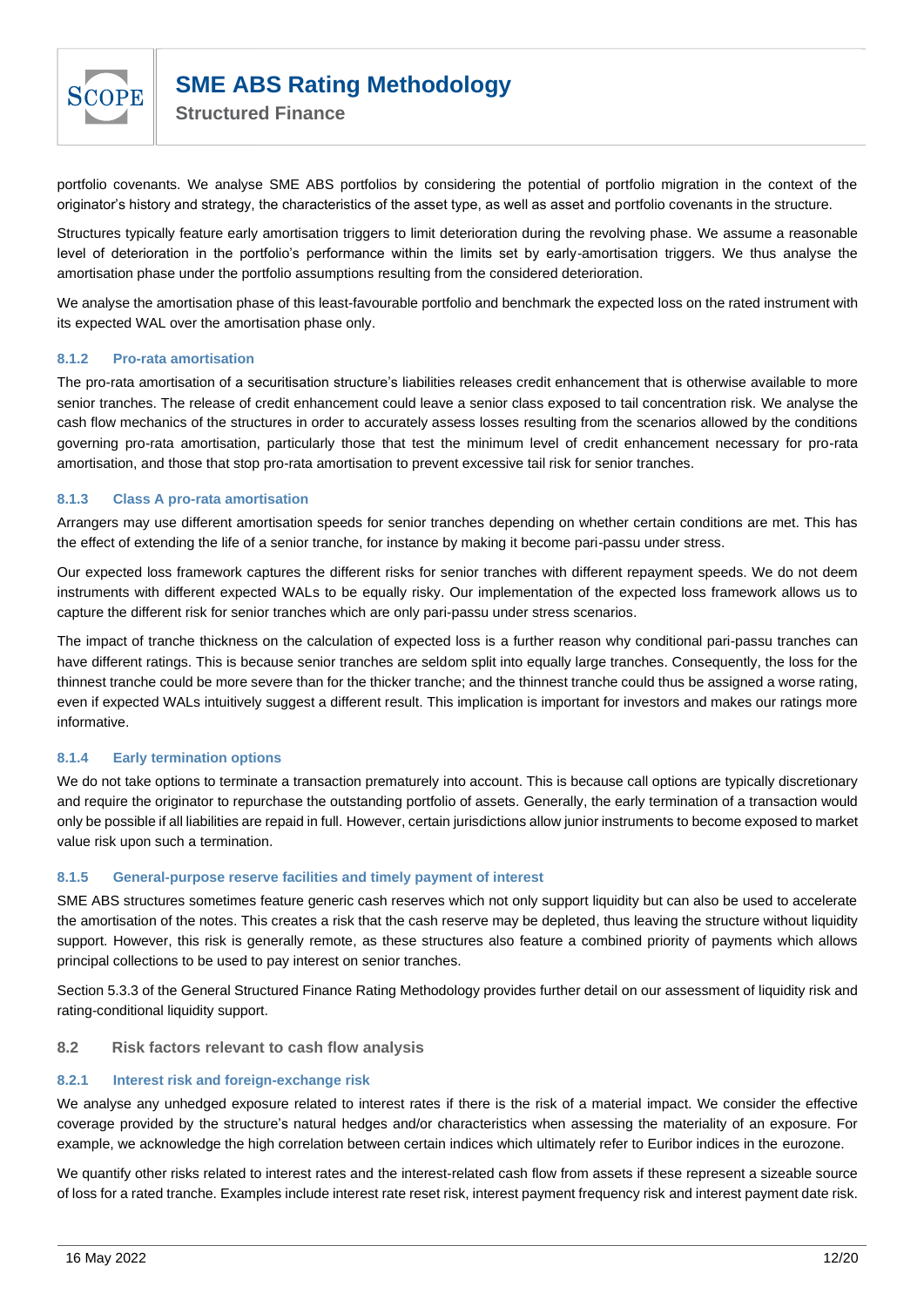

#### **8.2.2 Fees**

We account for transaction fees and incorporate reasonable stresses in order to cover for eventual counterparty replacements. The amount of stress depends on the standardisation of the securitised collateral, the complexity of the tasks performed by the counterparty and the availability of competitive alternative providers.

## <span id="page-12-0"></span>**9. Legal analysis**

Our credit analysis approach depends on our assessment of a series of legal risks. Consequently, we review independent, expert legal opinions in order to validate assumptions regarding relevant legal issues that may affect a transaction. We begin our analysis with legal and counterparty risks if securitisation regimes do not support conventional assumptions.

For further details, please consult Scope's [General Structured Finance Rating Methodology,](https://www.scoperatings.com/ScopeRatingsApi/api/downloadmethodology?id=8f6dc4fe-71e6-4946-bc27-3e84585c0a38) available at [www.scoperatings.com.](file:///C:/Users/s.dietzsch/AppData/Local/Microsoft/Windows/INetCache/Content.Outlook/LVOD21M8/www.scoperatings.com)

## <span id="page-12-1"></span>**10. Counterparty risk**

Our approach to assessing counterparty risk in SME ABS transactions follows our [Methodology for Counterparty Risk in Structured](https://www.scoperatings.com/ScopeRatingsApi/api/downloadmethodology?id=2c0bf689-0532-475c-99b4-8dd05120176a)  [Finance,](https://www.scoperatings.com/ScopeRatingsApi/api/downloadmethodology?id=2c0bf689-0532-475c-99b4-8dd05120176a) available at [www.scoperatings.com.](http://www.scoperatings.com/) 11

Generally, we expect resolvable financial institutions to continue operating as a going concern following financial impairment and to honour their operational contractual obligations for at least the duration of the resolution process. This view provides reasonable comfort that structural features to protect the structure against counterparty risk could be implemented before this risk effectively crystallises. Likewise, this view limits our concerns with respect to servicing disruptions if the servicer of the securitised assets is a regulated and resolvable bank.

The honouring of contractual obligations through a resolution process also has significant implications for leasing transactions if the originator pledges to the securitisation fund the value of the asset underlying the leasing contract as a form of security. We believe that, for a resolvable bank, the recovery rate assumptions regarding securitised leasing contracts could benefit from such a security, even for rating scenarios beyond the bank's issuer rating.

## <span id="page-12-2"></span>**11. Sovereign risk**

We do not mechanistically limit the maximum rating achievable by an instrument as a function of the sovereign credit quality of the country in which the assets are located or the issuer's domicile. We believe the likelihood that non-diversifiable sovereign risks will materialise is remote for most eurozone countries. Examples of such risks are: i) uncertainty about the enforceability of contracts; ii) expropriation or nationalisation of local assets; iii) military conflict; or iv) a capital transfers blockage with or without conversion to local currency and devaluation. These risks are even more remote for instruments that benefit from quick amortisation.

We believe that the credit quality of a sovereign is an inadequate anchor for a rating cap on structured finance ratings, particularly in eurozone countries. For example, the conditions – legal security and institutional framework – under which a securitisation would operate in developed economies would not be affected, even if fiscal consolidation targets are imposed on a sovereign by foreign counterparts or peers.

We incorporate macroeconomic factors into our analysis by identifying risks that may hurt the credit performance of the portfolio of SME assets. These macroeconomic factors also affect sovereign finances and can create very stressful conditions for SMEs. For example, fiscal consolidation measures implemented by the government could increase the tax burden for SMEs.

## <span id="page-12-3"></span>**12. Rating stability and break-even analysis**

Our quantitative analysis framework for structured finance transactions is designed to result in rating stability for instruments achieving the highest rating categories, generally applicable at the top of the capital structure. Two mechanisms allow for this: i) rating-conditional recovery rate stresses; and ii) the definition of senior protection buffers based on a distribution which reflects the portfolio defaults we expect in a long-term average credit environment (through-the-cycle view).

<sup>&</sup>lt;sup>11</sup> In the case of deviations between this document and the latest update of our Methodology for Counterparty Risk in Structured Finance, the latter prevails.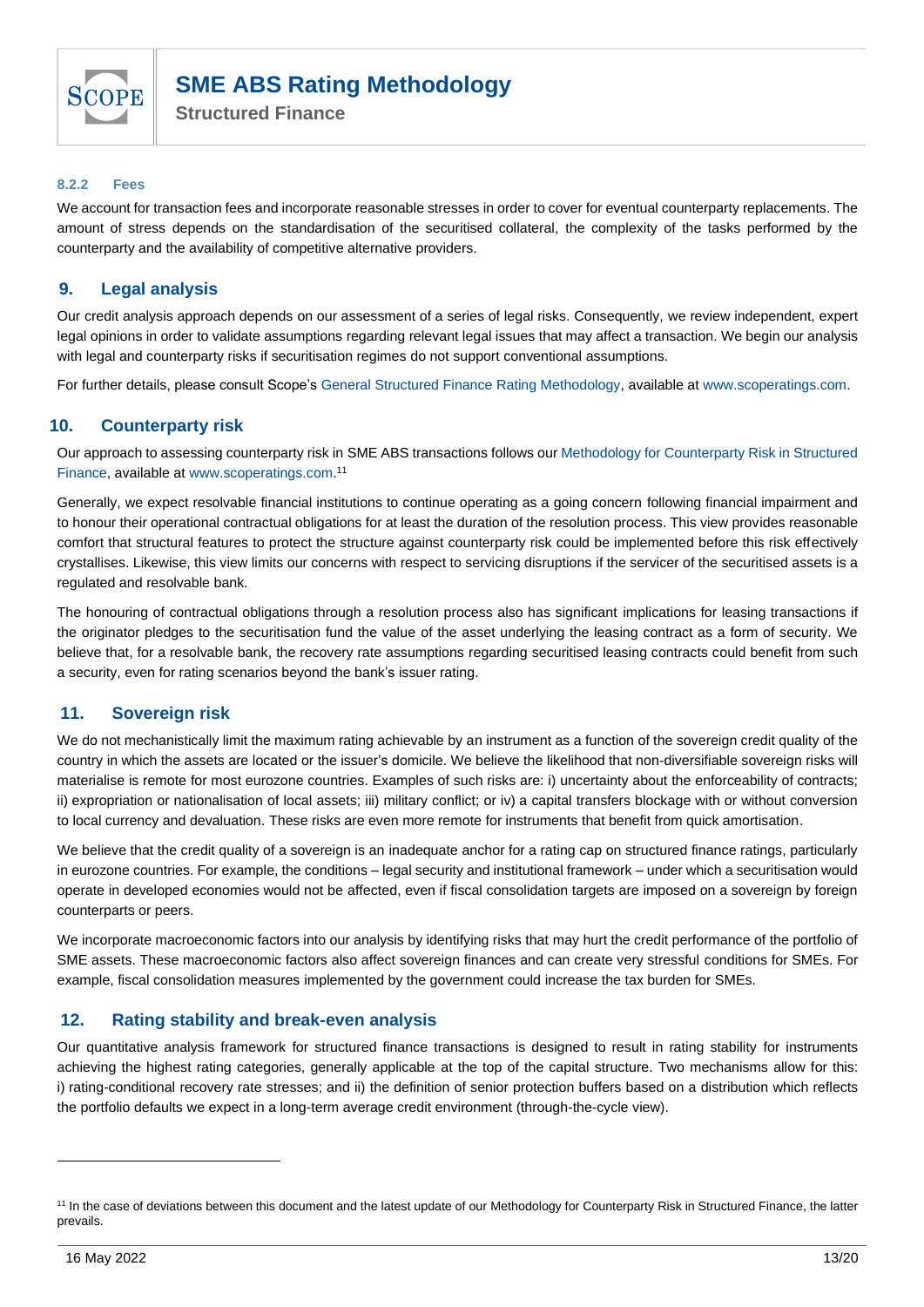

Our rating communication provides information on the sensitivity of our quantitative findings when shocks are applied to relevant analytical assumptions. Sensitivity test scenarios have the sole purpose of illustrating the sensitivity of the ratings to input assumptions and are not indicative of expected or likely scenarios.

[Figure 4](#page-13-4) provides the scenarios we report. If we find that an instrument's sensitivity to a certain assumption is too high, we may decide to lower the final rating in order to increase the rating's stability. This assessment of an appropriate level of sensitivity accounts for the conservatism we apply when calibrating the base case assumptions.

#### <span id="page-13-4"></span>**Figure 4. Typical sensitivity tests considered during analysis**

| Analytical assumption tested                                        | <b>Shifts considered</b> |
|---------------------------------------------------------------------|--------------------------|
| Mean default rates<br>(i.e. expected mean DR and long-term mean DR) | +50%                     |
| Recovery rate                                                       | $-50%$                   |

We also provide the transaction portfolio default rates below which no loss is seen for a given tranche (break-even default rates) – under the rating-conditional recovery assumption as well as under zero recovery. This information provides investors with an additional perspective on the resilience of the rated instruments.

## <span id="page-13-0"></span>**13. Data adequacy**

We are flexible with respect to the information we utilise to produce a rating. We use information that is already available in the originator's systems and do not impose a particular template or data format for processing. Risk information systems and the disclosures of large and medium-sized banks have improved both in volume and quality, particularly with respect to monitoring and recovery functions, i.e. before and after obligor default.

Our unique bottom-up approach requires information that allows us to develop a differentiated credit view on the originator, the assets and the portfolio. We assess the adequacy of the information received in terms of this objective. We will explain the limitations of available data and only ask for more detail when the information available proves insufficient for the rating of a transaction.

#### <span id="page-13-1"></span>**13.1 Vintage sample**

We use vintage data that describes the assets which will be securitised in a transaction. Information specific to certain portfolio segments is relevant if the weights of the segments in the portfolio differ to those in the originator's entire book. This is also the case if the weights of the segments have changed materially over time. For example, we would need segment-specific data to capture performance differences if a portfolio is exposed to mortgage and non-mortgage loans and the weights of these segments have not remained constant over time.

We also check that the granularity of performance references is sufficient to derive statistically significant base cases. For example, we may not be able to give credit to recovery performance over a period in which few foreclosures were observed, as is generally the case for benign periods.

#### <span id="page-13-2"></span>**13.2 No portfolio data template**

We do not use a proprietary portfolio template for SME portfolios. Instead, we welcome adherence by originators to the portfolio reporting standards set by the ECB taxonomy and adopted by the European DataWarehouse. We are also able to work with any portfolio template that allows us to analyse the credit characteristics of the portfolio of assets for an SME securitisation and compare them to the characteristics of the originator's entire book and to the characteristics of the overall economy of the originating country.

#### <span id="page-13-3"></span>**13.3 Data checks**

We check the information received from originators and other sources for consistency. We may need additional information or clarifications if the information appears inconsistent to us. However, these checks do not verify the reliability and accuracy of the information and data we use during our rating analysis.

For the portfolio, reports on procedures agreed upon with independent auditors effectively limit operational risk around asset transfers and portfolio characteristics if the originator is new to securitisation.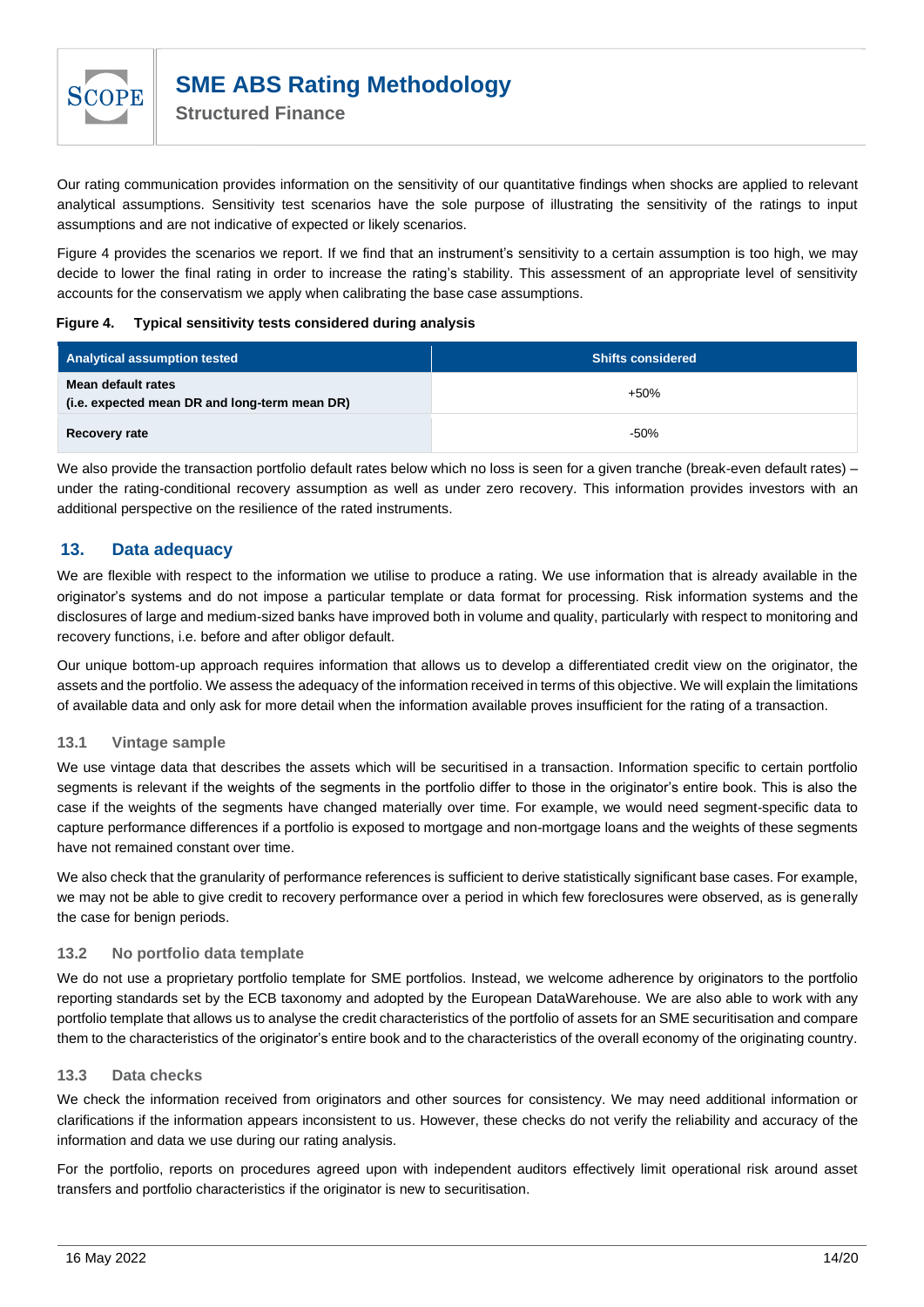

We believe that the reliability of the information supplied increases with the degree of the originator's alignment of interests with noteholders, or the independence, experience and financial strength of the parties providing information. For example, independent legal opinions give us reasonable comfort that our analytical assumptions are not compromised by legal questions; whereas representations by an affected party would not be deemed as robust.

We use conference calls and operational review visits to obtain more detail on the data and information we receive. When necessary, we review files in order to form a clearer picture of the processes presented during the operational review visit, or to better comprehend the assets being securitised. Nevertheless, we do not generally undertake any type of file review to identify errors in the portfolio data tape we have received for analysis.

## <span id="page-14-0"></span>**14. Monitoring**

We monitor SME ABS transactions using performance reports produced by the transaction manager and any other information received from the originator. The ratings are monitored continuously and reviewed at least once a year or earlier if warranted by events. The monitoring process involves frequent high-level checks and, typically, annual full-rating reviews.

Our monitoring check is a frequent, high-level assessment of a transaction based on regular reports received from trustees, management companies, servicers or originators. A monitoring check does not involve a rating action, but may trigger a monitoring review or even a full rating review.

The monitoring review is a rating review triggered by either a relevant event or the end of the annual rating review period. Monitoring reviews pay special attention to comparing the transaction's actual performance with our expectations.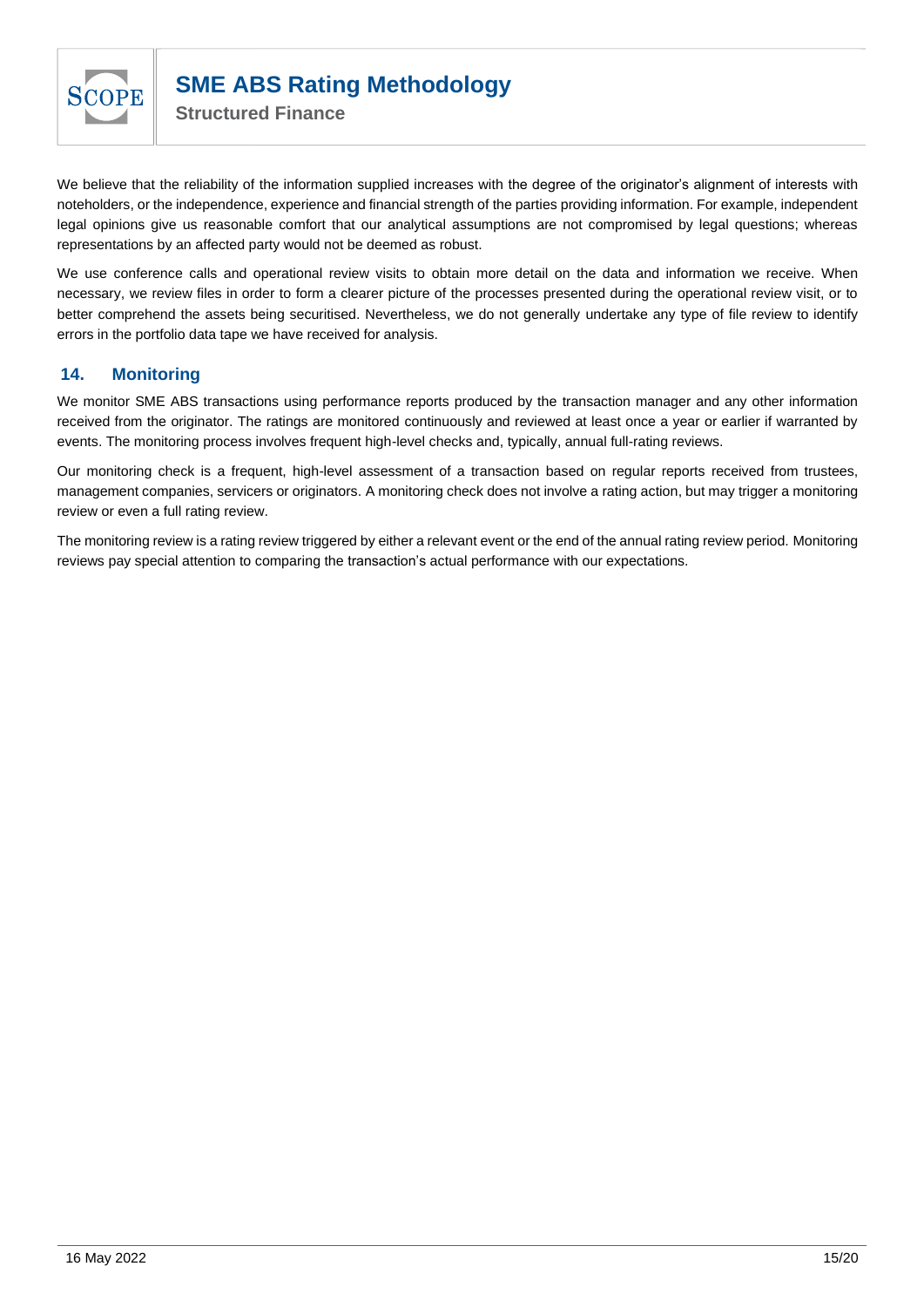

**Structured Finance**

## <span id="page-15-0"></span>**Appendix I Analysis of portfolio concentrations**

We analyse a portfolio's granularity before choosing which approach to use to determine the portfolio default distribution. The granularity metric which we use is the diversity index with an order of diversity of two. This diversity metric is the inverse of the Herfindahl index and is applied to obligors, industries and regions. Thus, the diversity index represents the effective number of obligors, industries or regions in the portfolio, respectively.

For example, expression [\(1\)](#page-15-1) shows the diversity index that measures obligor concentration.

<span id="page-15-1"></span>(1) 
$$
{}^{2}D_{obligors} = \frac{1}{\sum_{i=1}^{obligors} p_i^2}
$$
; where  $p_i = \frac{Balance_{obligori}}{Total balance}$ 

We may apply the highly granular approach and rely on an idealised portfolio-default distribution if the effective number of obligors is higher than 500, see [Figure 5.](#page-15-2) Otherwise, we may consider a portfolio simulation approach applicable to non-granular portfolios.

We address very low obligor diversity levels by complementing our statistical analysis with a fundamental credit analysis of large obligors. This analysis is performed in cooperation with our corporate ratings team. We also apply higher correlation assumptions to portfolios if the effective number of industries is less than three. In extremely rare circumstances, we may limit the maximum rating achievable by securitisations if the effective number of obligors, industries or regions indicates very high concentrations, i.e. diversity indices below the thresholds defined in [Figure 5.](#page-15-2)

#### <span id="page-15-2"></span>**Figure 5. Diversity thresholds for granularity assumption**

| <b>Concentration factor</b> | <b>Typical effective number</b><br>(highly granular threshold) | <b>Diversity threshold</b> |
|-----------------------------|----------------------------------------------------------------|----------------------------|
| Obligor                     | 500                                                            | 100                        |
| <b>Industry</b>             | 9                                                              | 3                          |
| Region                      | 4                                                              | ÷                          |

\* We assess regional concentrations qualitatively taking population and macroeconomic factors into account, rather than diversification across subjective administrative divisions of a territory.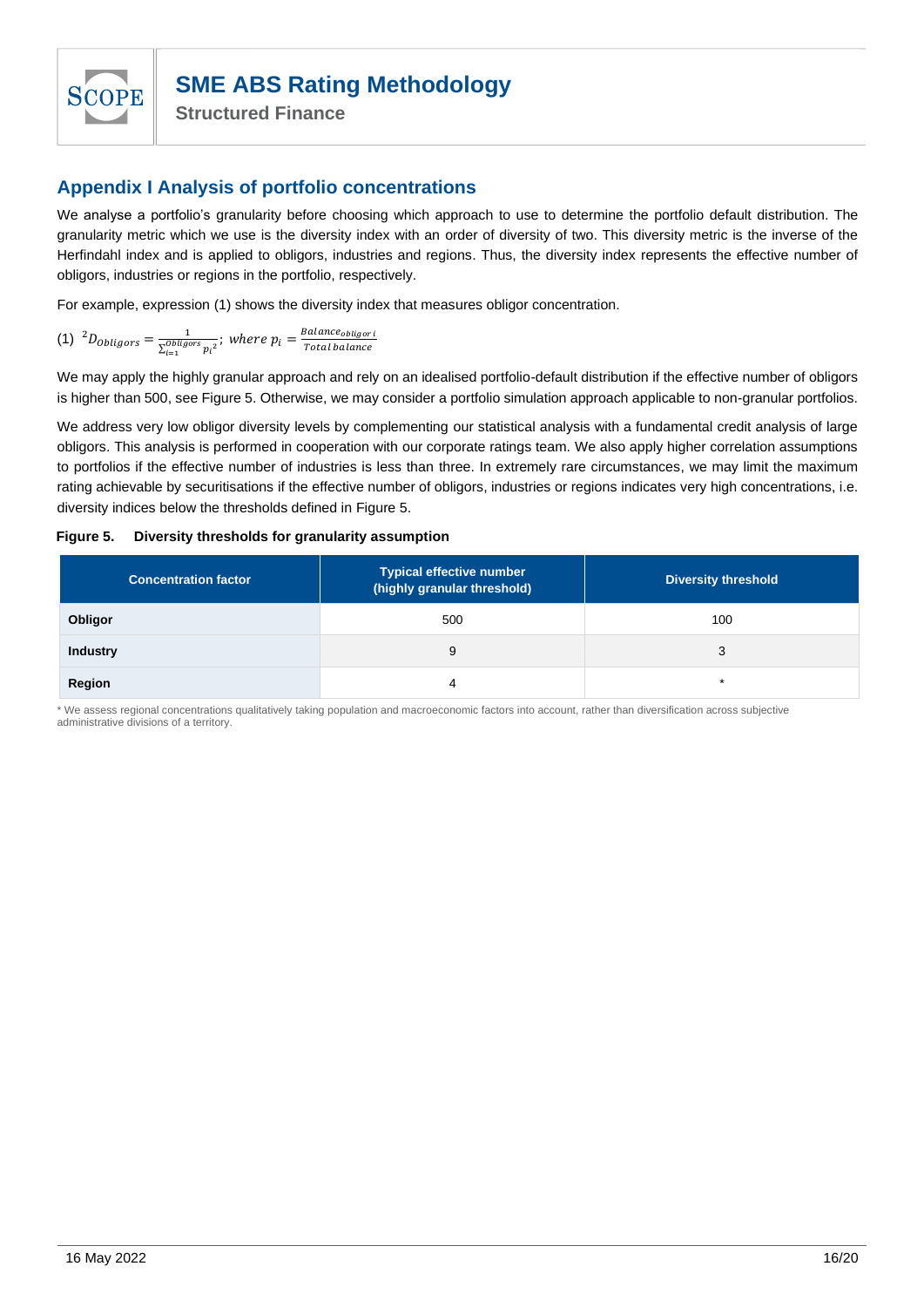**Structured Finance**

## <span id="page-16-0"></span>**Appendix II Technical note on default rate vintage analysis**

This appendix provides technical information on our vintage analysis. Some analytical steps may deviate from conventional vintage analysis and, in some instances, have a material impact on results. This note does not describe vintage analysis in full because it is a standard tool for the securitisation industry.

This note focuses on the vintage analysis of default rates, i.e. the defaulted notional as opposed to default frequencies (default frequencies being the number of defaults which would be employed when a portfolio-model approach is used).

## <span id="page-16-1"></span>**Intra- and inter-segment correlation**

We consider portfolio segments found in granular SME portfolios to be perfectly correlated. In other words, no diversification benefit is granted to the segmentation of the portfolio by obligor, contract or security types. This 'perfect correlation' assumption for portfolio segments simplifies the calculation of the portfolio's coefficient of variation. This calculation uses the coefficients of variation of the different portfolio segments.

Our perfect correlation assumption is supported by the granularity of the SME portfolios covered in this methodology. We assume that the underlying obligors are or may be represented in all underlying segments of the portfolio and that their correlation is captured at the (granular) vintage data level. This is a reasonable assumption to make because all of the obligors in the portfolio are SMEs, which can therefore be expected to share the same correlation framework.

Consequently, we derive information about the correlation of the assets from intra-segment default volatility. The vintage data for each segment of the portfolio reflects the assets' correlation to the extent that the period covered by vintage data contains sufficiently diverse scenarios.

We assess whether the vintage data supplied by the originator provides adequate information about asset correlation. For example, the data will ideally reflect periods of stress showing a significant deterioration in asset performance starting from a benign period, i.e. from pre-recession to post-recession.

## <span id="page-16-2"></span>**Consolidation and extrapolation according to implicit credit quality**

We consolidate vintage series into an annual series before calculating the coefficient of variation of the default rates for a given portfolio segment. We then extrapolate incomplete annual vintage series, accounting either for the average growth rate implied in more seasoned vintages, or for the growth rate implied by the credit quality that the incomplete vintage series has displayed to date. The latter allows a reasonable extrapolation, also when the more seasoned vintages do not show flat stabilisation for the term structure implicit in the credit quality of such a series. This approach standardises the analysis across transactions.

## <span id="page-16-3"></span>**Adjustments for seasoning (rebasing)**

Vintage data shows the performance of representative assets from origination to maturity and reveals the average effect of seasoning. We adjust preliminary vintage analysis results to capture the effect of seasoning on the assets which have been or will be transferred to the portfolio. This adjustment (rebasing) produces the marginal cumulative default rate that applies to the portfolio of assets transferred to the special purpose vehicle, as opposed to the lifetime default rate of the assets since contract origination.

We rebase vintage results by taking the marginal contribution to the assets' lifetime default rate and applying it to the surviving balance of the vintage at the seasoning point calculated for a given portfolio segment. The seasoning point is the weighted average seasoning of the relevant portfolio segment. The balance at the seasoning point depends on amortisations and defaults since the contract's origination up to the time of the seasoning point.

We believe that the shape of default vintage curves is not determined by the credit quality of the underlying obligors improving, but rather by the factors involved in its composition. Typical curves reflect: i) the compounding of survival rates; ii) the amortisation of the initial balance; iii) the expiration of contracts at maturity; and – although this is not applicable to SMEs – iv) the possible higher propensity of obligors to pay as equity builds up in a loan.

The rebasing is described by the following expression:

(1) Rebased marginal DR = Marginal DR from seasoning point 1− DR to seasoning point − Drop in performing balance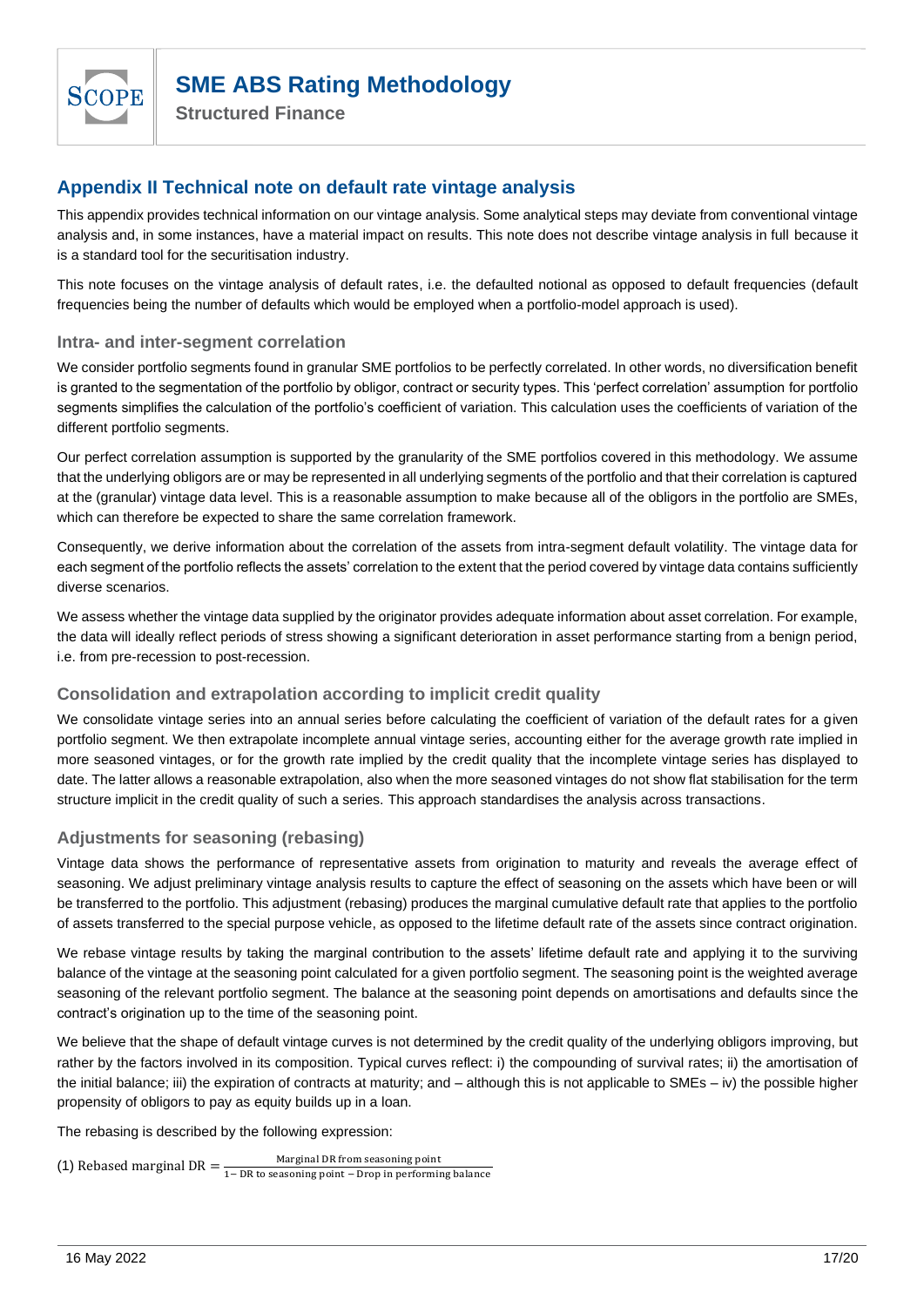

**Structured Finance**

Rebasing is illustrated in [Figure 6](#page-17-0) with an example. The marginal default rate of 10%, as applicable to the original balance at origination, is effectively 29.4% when applied to the balance of surviving assets at the seasoning point, see calculation [\(2\).](#page-17-1) This marginal default rate is the lifetime default rate applicable to the securitised portfolio and differs from the original lifetime default rate of 48% at the time of the assets' origination.

<span id="page-17-1"></span>(2) Rebased marginal DR =  $\frac{(48\% - 38\%)}{(1,30\%) - 30\%}$  $\frac{(46\% - 36\%)}{1 - 38\% - 28\%} = 29.4\%$ 

The rebased marginal default rate can thus represent a percentage of the outstanding balance at the seasoning point which is larger than the original lifetime default rate as applicable to the original balance at origination.



<span id="page-17-0"></span>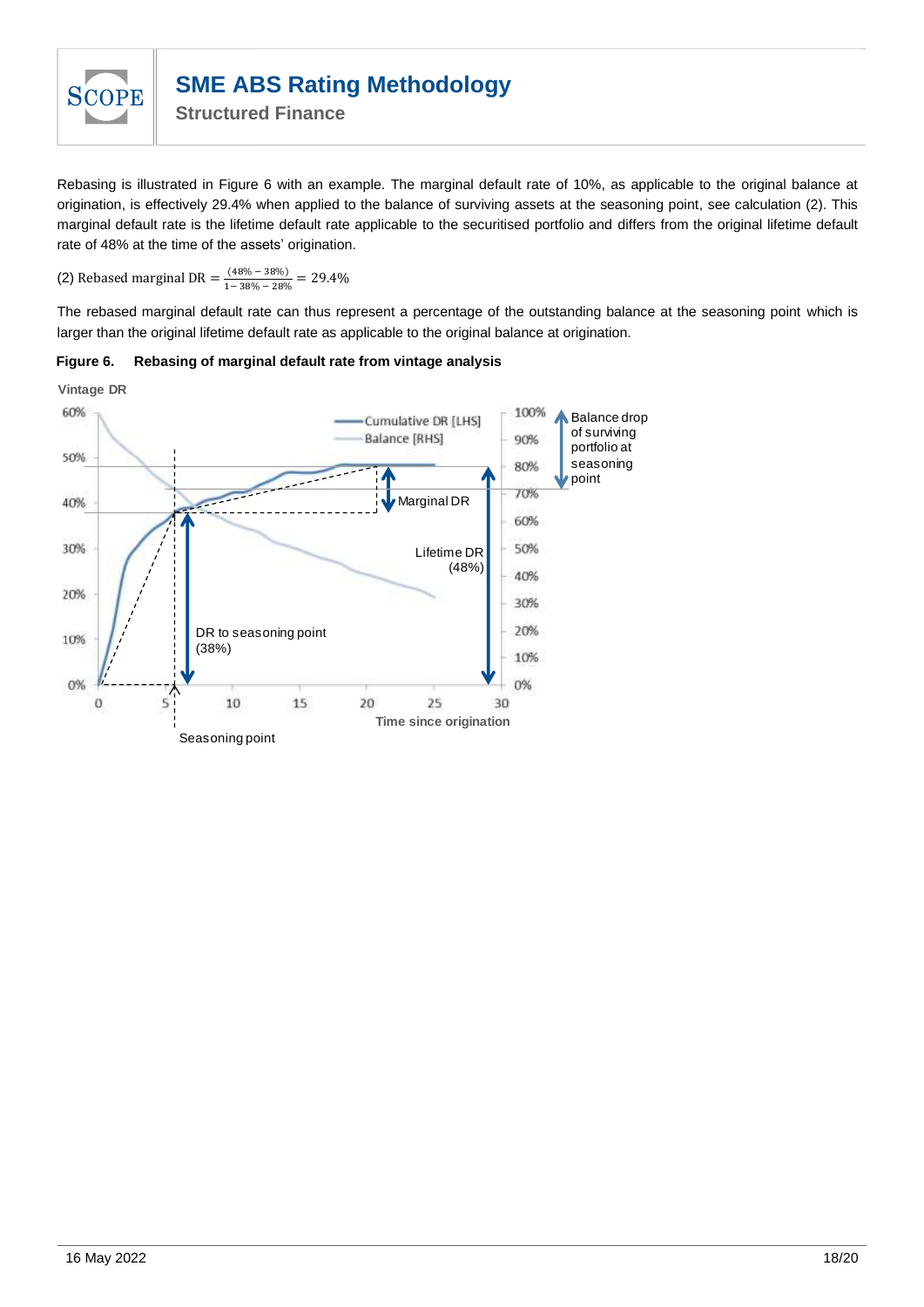

## <span id="page-18-0"></span>**Appendix III Activity sectors**

Our industry mapping consists of 26 separate sectors of activity. It is broadly based on the NACE 2009 industry classification, rearranged in terms of the type of economic sector: primary, secondary and tertiary. [Figure 7](#page-18-1) provides a list of activity sectors.

The activities in real estate are segmented into development and non-development. This is because the business model of development activities is what makes the sector vulnerable to cyclical boom and busts, following patterns of credit expansion and contractions in the economy. The long development cycle for real estate assets makes it very difficult for companies to adjust investment plans when the economic cycle changes. This is because development projects rarely take less than two years, even if starting from urban land. Conversely, non-development real estate activities are generally stable because real estate assets amortise over very long periods of time.

<span id="page-18-1"></span>

|  | Figure 7. Activity sectors considered when we assess industry concentrations in SME ABS transactions |
|--|------------------------------------------------------------------------------------------------------|
|  |                                                                                                      |

| <b>Activity sectors</b>     |                                        |                                 |  |  |
|-----------------------------|----------------------------------------|---------------------------------|--|--|
| Agriculture & farming       | Food, beverage & tobacco               | Software & hardware             |  |  |
| Chemicals, plastic & rubber | Industrial manufacturing               | Telecommunications & networking |  |  |
| Energy                      | Pharmaceuticals & biotechnology        | <b>Utilities</b>                |  |  |
| Mining & metals             | Transportation & logistics             | Wholesale & retail trade        |  |  |
| Packaging & containers      | Accommodation, leisure & entertainment | Consumer services               |  |  |
| Wood & paper products       | Banking & finance                      | Government & public sector      |  |  |
| Aerospace & defence         | Healthcare equipment & services        | Professional services           |  |  |
| Automotive                  | Media                                  |                                 |  |  |
| Construction & materials    | Real estate: development               |                                 |  |  |
| Consumer durables           | Real estate: non-development           |                                 |  |  |